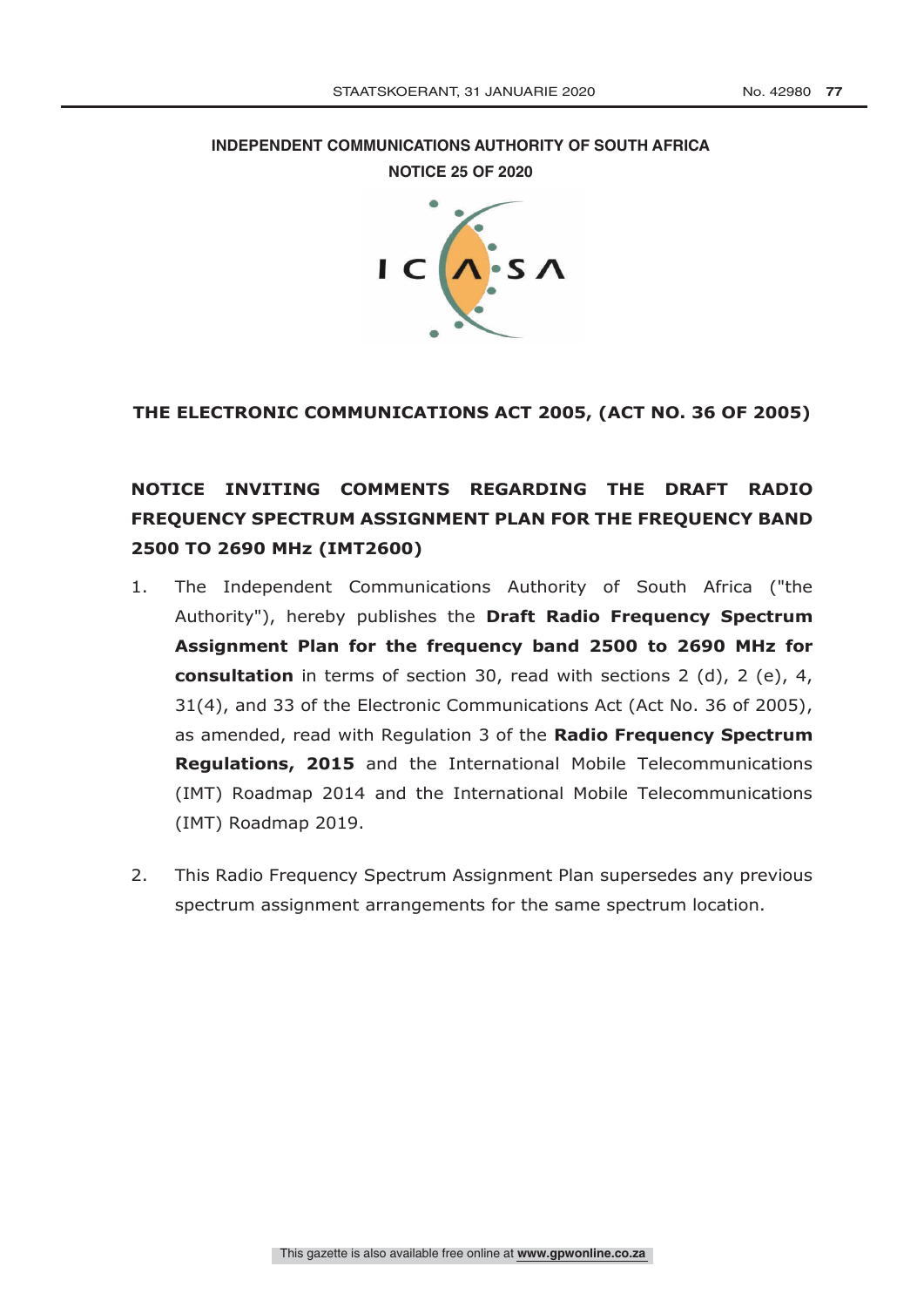- 3. Interested persons are hereby invited to submit written representations, including an electronic version of the representation in Microsoft Word, of their views on the **Draft Radio Frequency Spectrum Assignment Plan for the frequency band 2500 to 2690 MHz** by no later than 16h00 on Friday 13th March 2020.
- 4. Written representations or enquiries may be directed to:

The Independent Communications Authority of South Africa (ICASA)

350 Witch-Hazel Avenue,

Eco Point Office Park

Eco Park, Centurion

*or*

Private Bag X10

Highveld Park

0169

### **Attention:**

Mr Manyaapelo Richard Makgotlho

e-mail: rmakgotlho@icasa.org.za

- 5. All written representations submitted to the Authority pursuant to this notice shall be made available for inspection by interested persons from 17 March 2020 at the ICASA Library or website and copies of such representations and documents will be obtainable on payment of a fee.
- 6. Where persons making representations require that their representation, or part thereof, be treated confidential, then an application in terms of section 4D of the Independent Communications Authority of South Africa Act, 2000 (Act No. 13 of 2000) must be lodged with the Authority. Such an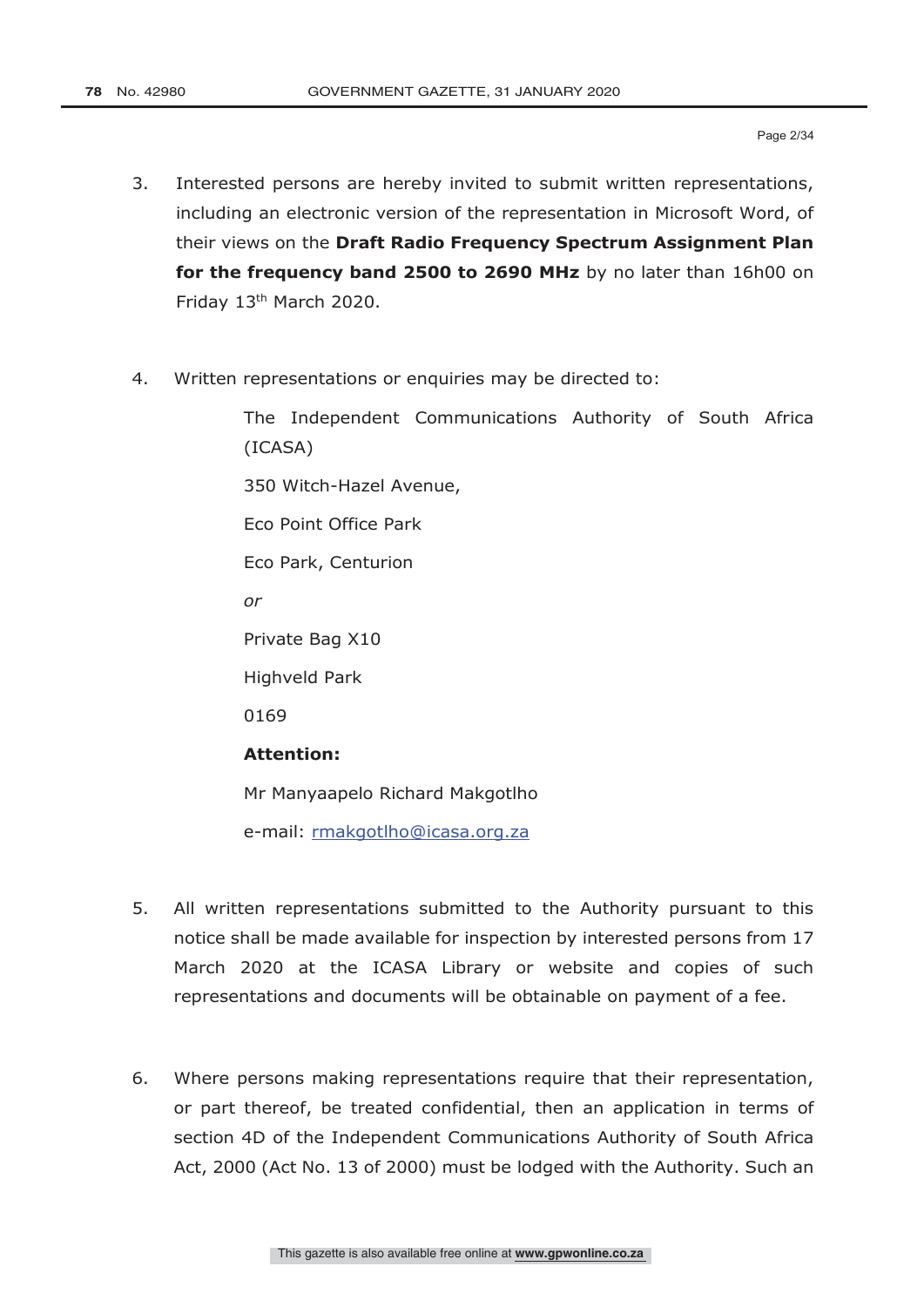Page 3/34

application must be submitted simultaneously with the representation. Respondents are requested to separate any confidential material into a clearly marked confidential annexure. If, however, the request for confidentiality is refused, the person making the request will be allowed to withdraw the representation or document in question.

7. The guidelines for confidentiality request are contained in Government Gazette Number 41839 (Notice 849 of 17 August 2018).

 $\overline{\phantom{a}}$ 

**DR KEABETSWE MODIMOENG**

**ACTING CHAIRPERSON**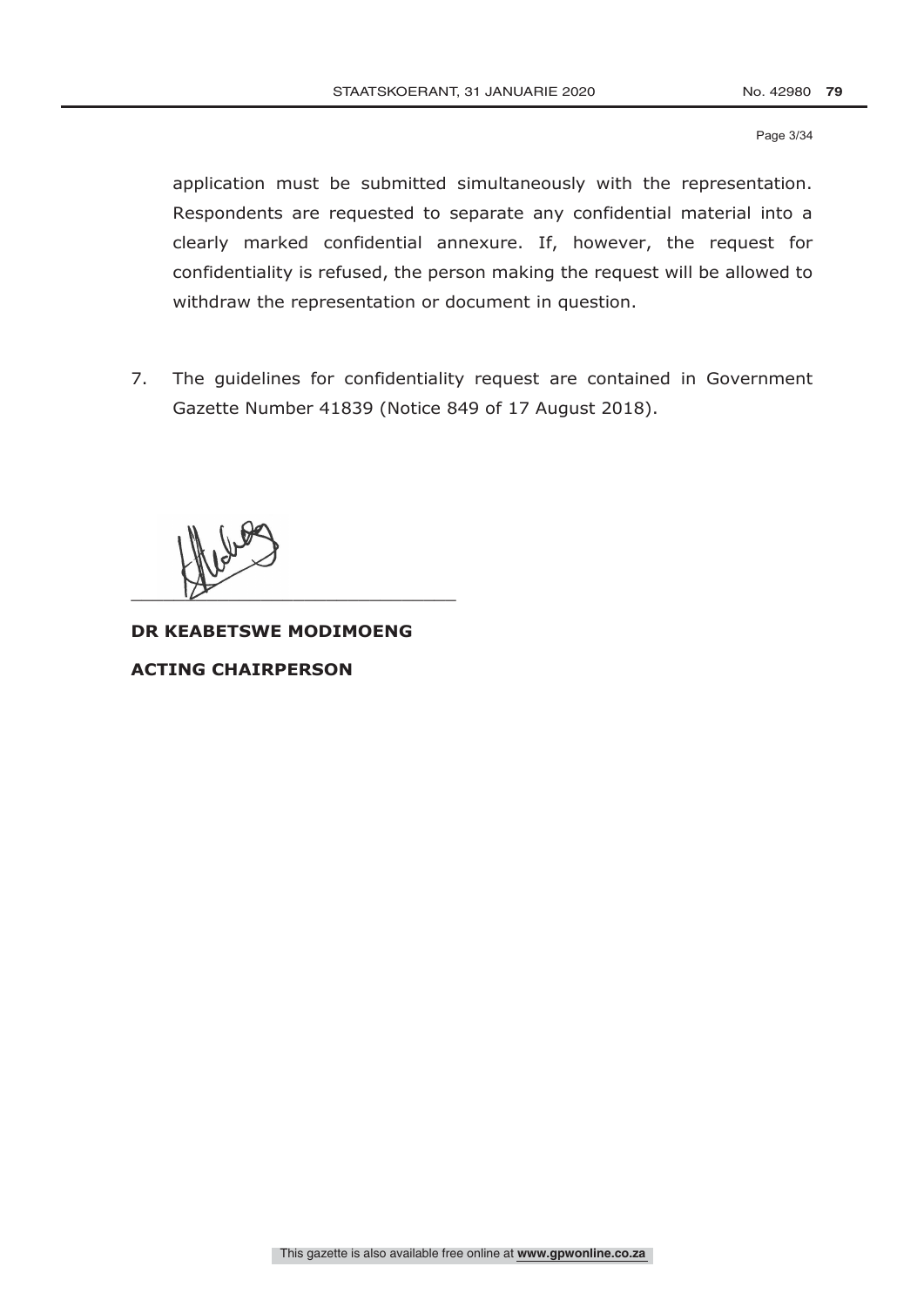Page 4/34



# Radio Frequency Spectrum Assignment Plan

Rules for Services operating in the Frequency Band 2500 to 2690 MHz

(IMT2600)

This gazette is also available free online at **www.gpwonline.co.za**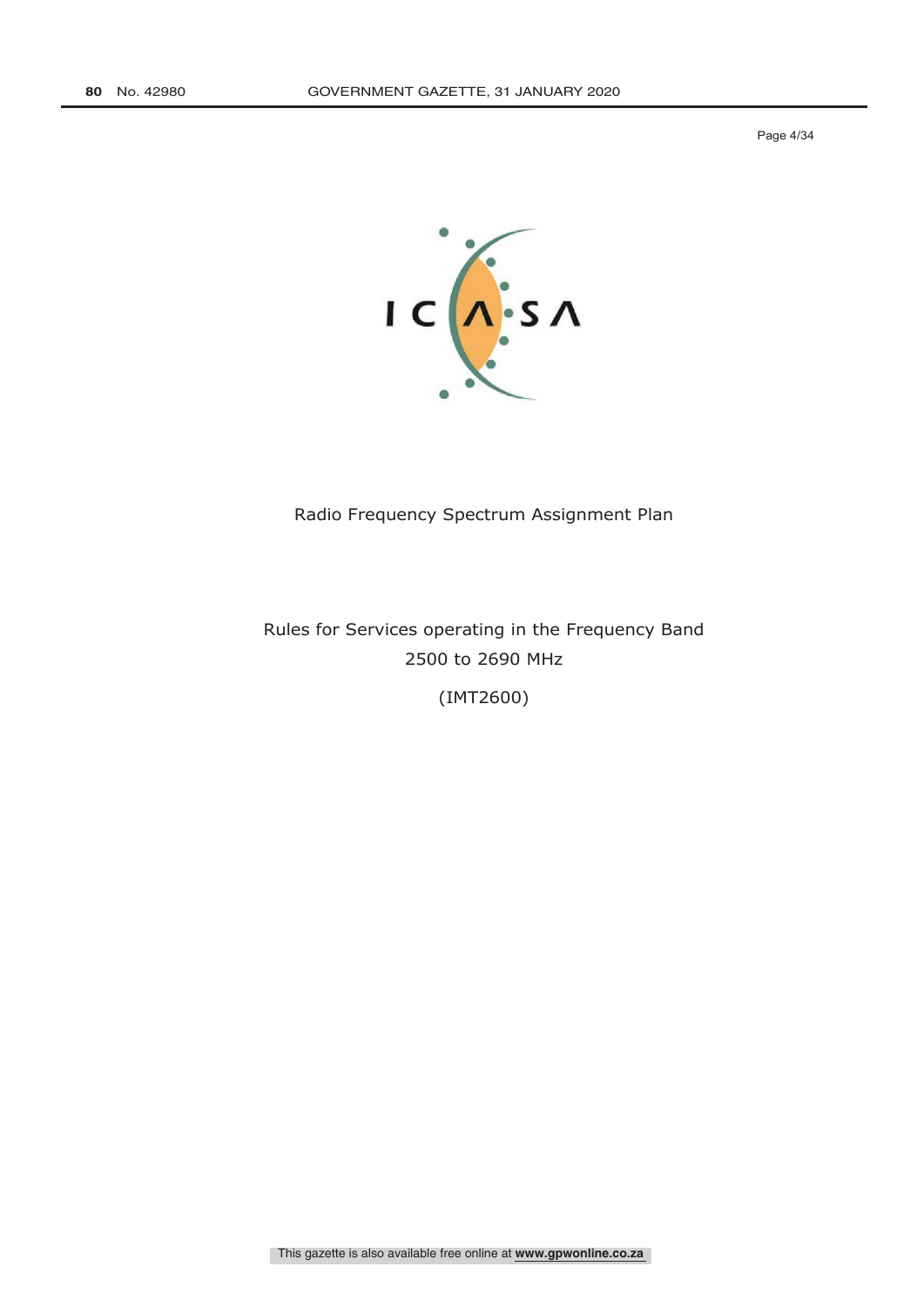### **Table of Contents**

| $\mathbf{1}$            |                                                       |  |  |  |  |
|-------------------------|-------------------------------------------------------|--|--|--|--|
| $\overline{2}$          |                                                       |  |  |  |  |
| 3                       |                                                       |  |  |  |  |
| 4                       |                                                       |  |  |  |  |
| 5                       | Requirements for usage of radio frequency spectrum 12 |  |  |  |  |
| 6                       |                                                       |  |  |  |  |
| $\overline{\mathbf{z}}$ |                                                       |  |  |  |  |
| 8                       |                                                       |  |  |  |  |
| 9                       |                                                       |  |  |  |  |
| 10                      |                                                       |  |  |  |  |
|                         |                                                       |  |  |  |  |
|                         |                                                       |  |  |  |  |
|                         |                                                       |  |  |  |  |
|                         |                                                       |  |  |  |  |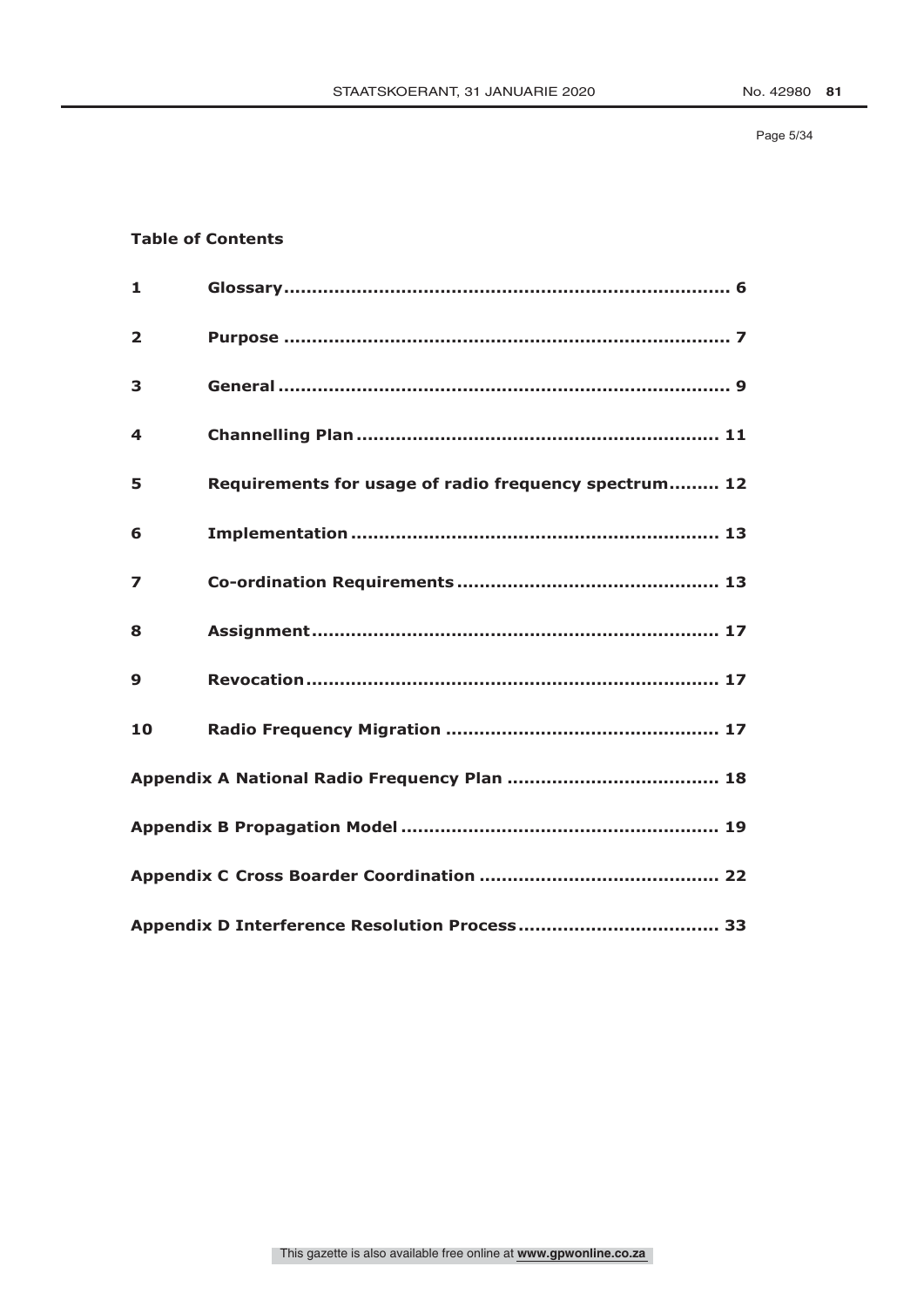# **1 Glossary**

In this Radio Frequency Spectrum Assignment Plan, terms used shall have the same meaning as in the Electronic Communications Act, 2005 (Act No. 36 of 2005) as amended; unless the context indicates otherwise:

| "3GPP"         | means the 3rd Generation Partnership Project (3GPP) which   |  |  |  |
|----------------|-------------------------------------------------------------|--|--|--|
|                | consists of six telecommunications standard development     |  |  |  |
|                | organisations                                               |  |  |  |
| "Act"          | means the Electronic Communications Act, 2005 (Act No. 36   |  |  |  |
|                | of 2005) as amended                                         |  |  |  |
| $ECC/REC$ (11) | means the Electronic Communications Committee within the    |  |  |  |
| 04             | European Conference of Postal and Telecommunications        |  |  |  |
|                | Administrations Recommendation (11) 04                      |  |  |  |
| $ECC/REC$ (11) | Means the Electronic Communications Committee within the    |  |  |  |
| 05             | European Conference of Postal and Telecommunications        |  |  |  |
|                | Administrations Recommendation (11) (05)                    |  |  |  |
| "FDD"          | means Frequency Division Duplex                             |  |  |  |
| "HCM"          | means harmonised calculation method                         |  |  |  |
| "IMT"          | means International Mobile Telecommunications               |  |  |  |
| "IMT2600"      | means IMT in the 2600MHz band                               |  |  |  |
| "ITU"          | means the International Telecommunication Union             |  |  |  |
| "ITU-R"        | Union<br>the<br>International<br>Telecommunication<br>means |  |  |  |
|                | <b>Radiocommunication Sector</b>                            |  |  |  |
| "LTE"          | means Long Term Evolution which is a standard for wireless  |  |  |  |
|                | communication of high-speed data for mobile phones and      |  |  |  |
|                | data terminals. It is based on the GSM/EDGE and             |  |  |  |
|                | UMTS/HSPA network technologies                              |  |  |  |
| "NRFP"         | means the National Radio Frequency Plan 2018 for South      |  |  |  |
|                | Africa                                                      |  |  |  |
| "PCI"          | means Physical-Layer Cell Identities                        |  |  |  |
| "RFSAP"        | means Radio Frequency Spectrum Assignment Plan              |  |  |  |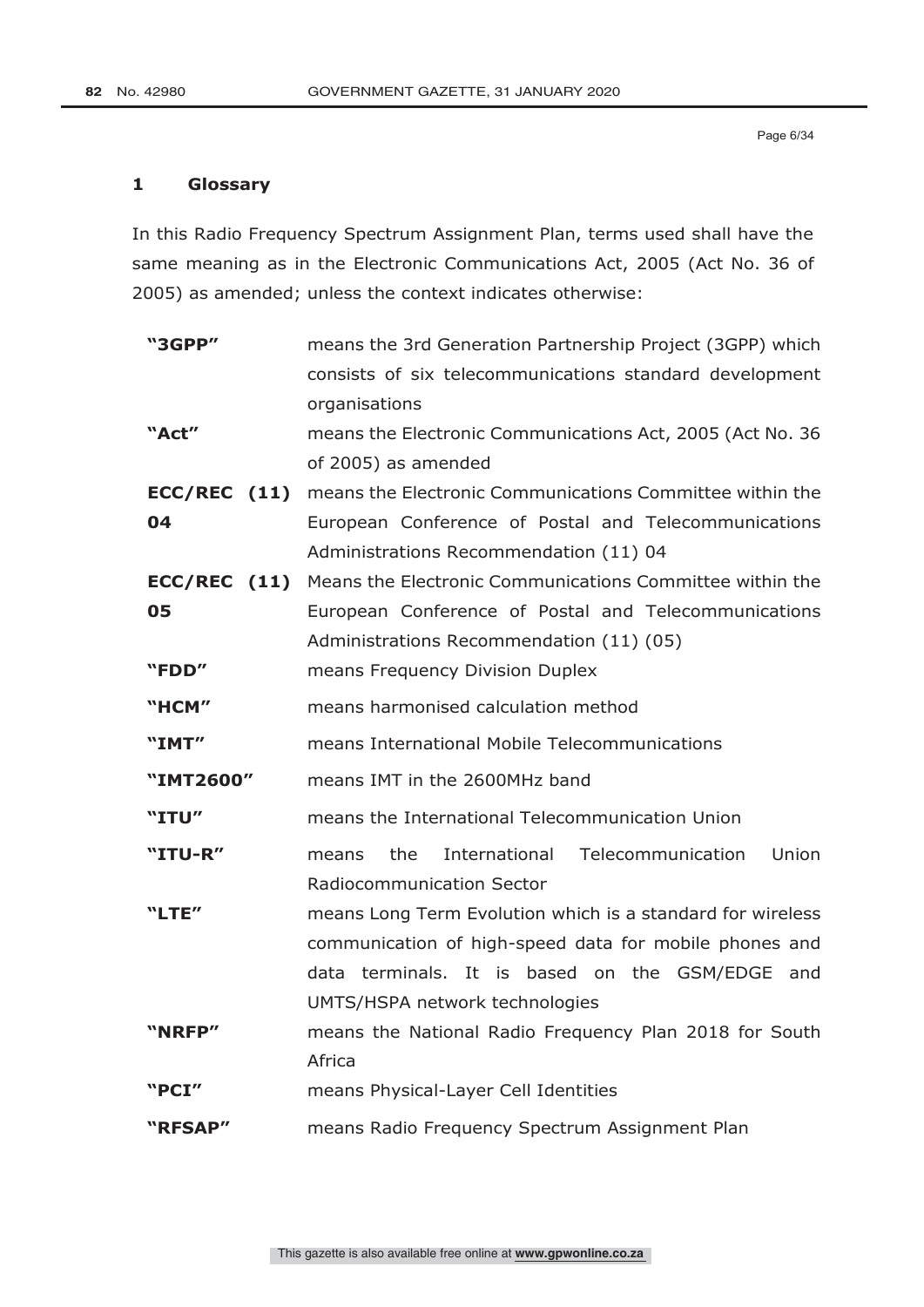Page 7/34

| "TCA" |  | means terrain clearance angle |
|-------|--|-------------------------------|
|-------|--|-------------------------------|

**"TDD" means Time Division Duplex** 

# **2 Purpose**

- **2.1** A RFSAP provides information on the requirements attached to the use of a frequency band in line with the allocation and other information in the NRFP. This information includes technical characteristics of radio systems, frequency channelling, coordination and details on required migration of existing users of the band and the expected method of assignment.
- **2.2** This Radio Frequency Spectrum Assignment Plan states the requirements for the utilisation of the frequency band 2500 to 2690 MHz for IMT2600 in South Africa.
- **2.3** The Authority intends to opt for TDD channel arrangement C3 from the Recommendation ITU-R M.1034-5 to increase the usable bandwidth of IMT2600 to 190 MHz.
- **2.4** Moreover, the increased bandwidth will allow the prospective incumbents to realise the capabilities of IMT2020 systems which require the bandwidth ranges of 80 to 100 MHz.
- **2.5** The ITU states that IMT systems are mobile systems that provide access to a wide range of telecommunication services including advanced mobile services, supported by mobile and fixed networks, which are increasingly packet-based. The ITU is the internationally recognised entity that has sole responsibility to define and to recommend the standards and frequency arrangements for IMT systems.
- **2.6** The naming for IMT is developed by the ITU in ITU-R Resolution 56-1. IMT is the root name that encompasses all of IMT 2000 (including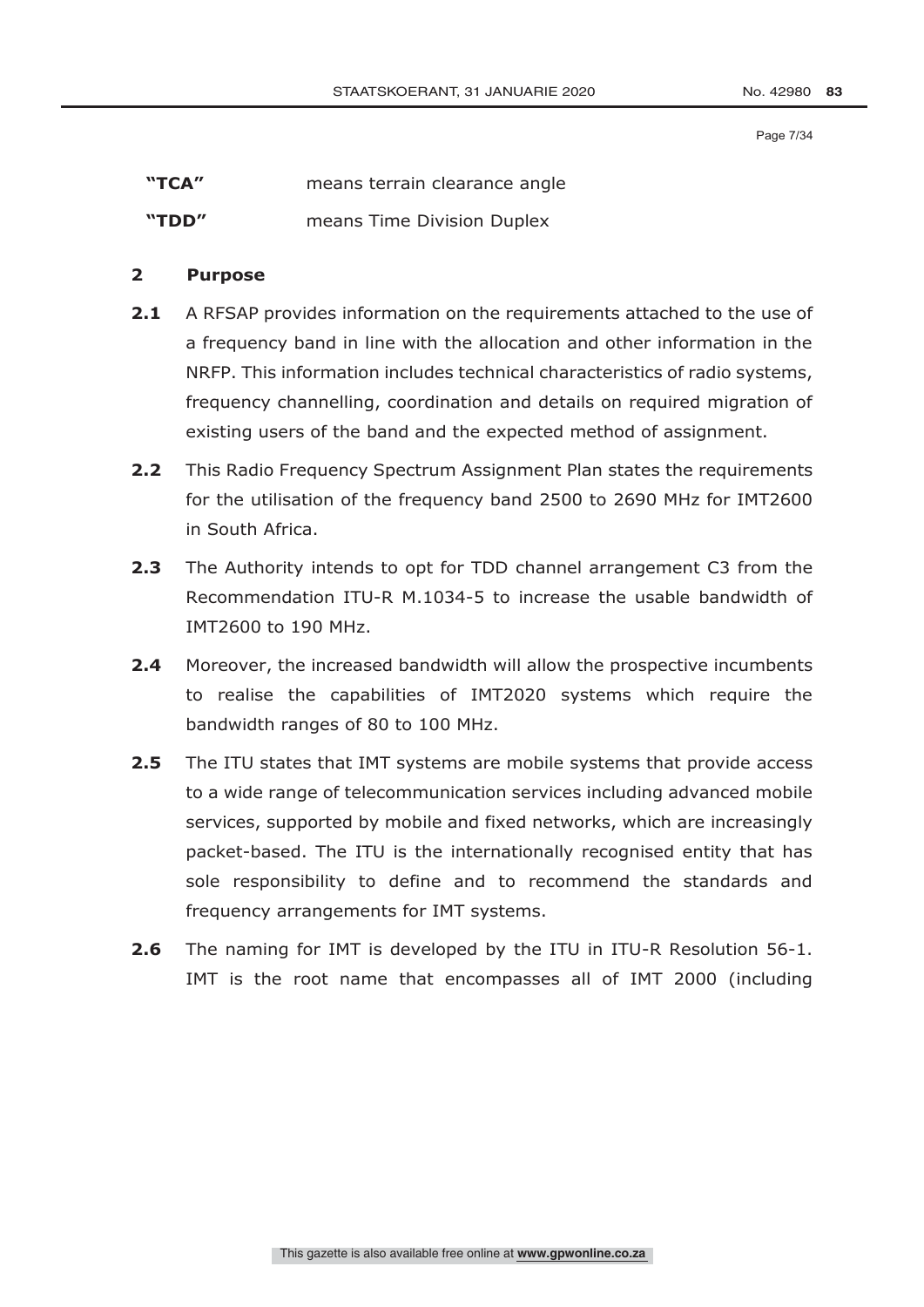-

enhancement) and IMT Advanced (including enhancement)<sup>1</sup> and IMT 2020 collectively.

- **2.7** Key features of IMT are:
	- a high degree of commonality of functionality worldwide while retaining the flexibility to support a wide range of services and applications in a cost- efficient manner;
	- compatibility of services within IMT and with fixed networks;
	- capability of interworking with other radio access systems;
	- high quality mobile services;
	- user equipment suitable for worldwide use;
	- user-friendly applications, services and equipment;
	- worldwide roaming capability; and
	- enhanced peak data rates to support advanced services and applications.
- **2.8** Key capabilities of IMT2020:
	- (a) **Peak data rate:** Maximum achievable data rate under ideal conditions per user/device (in Gbit/s);
	- (b) **User experienced data rate:** Achievable data rate that is available ubiquitously<sup>2</sup> across the coverage area to a mobile user/device (in Mbit/s or Gbit/s);
	- (c) **Latency**: The contribution by the radio network to the time from when the source sends a packet to when the destination receives the packet (in ms);

<sup>&</sup>lt;sup>1</sup> IMT 2000 and IMT Advance are generations of IMT progressively leading to IMT2020. The relevance is to ensure that the document complies with the ITU Radio Regulations in force in accordance to ITU-R Resolution 56-1.

<sup>&</sup>lt;sup>2</sup> The term "ubiquitous" is related to the considered target coverage area and is not intended to relate to an entire region or country.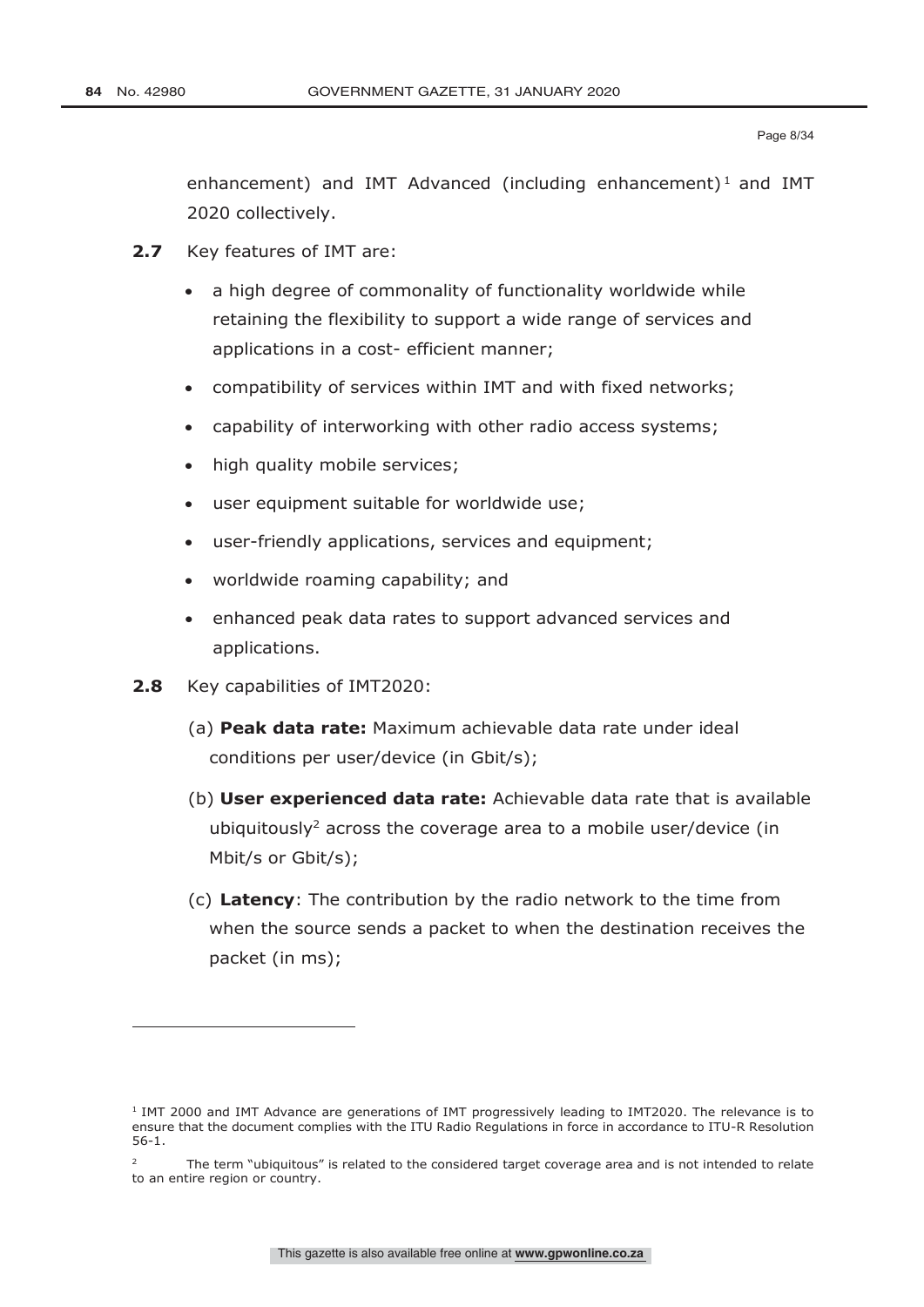- (d) **Mobility:** Maximum speed at which a defined QoS and seamless transfer between radio nodes which may belong to different layers and/or radio access technologies (multi-layer/-RAT) can be achieved  $(in km/h);$
- (e) **Connection density:** Total number of connected and/or accessible devices per unit area (per km<sup>2</sup>).
- (f) **Energy efficiency:** Energy efficiency has two aspects-
	- (i) on the network side, energy efficiency refers to the quantity of information bits transmitted to/ received from users, per unit of energy consumption of the radio access network (RAN) (in bit/Joule);
	- (ii) on the device side, energy efficiency refers to quantity of information bits per unit of energy consumption of the communication module (in bit/Joule).
- (g) **Spectrum efficiency:** Average data throughput per unit of spectrum resource and per cell<sup>3</sup> (bit/s/Hz); and
- (h) **Area traffic capacity:** Total traffic throughput served per geographic area (in Mbit/s/m<sup>2</sup>).

# **3 General**

-

**3.1** Technical characteristics of equipment used in IMT2600 systems shall conform to all applicable South African standards, international standards, the ITU and its radio regulations as agreed and adopted by South Africa.

<sup>&</sup>lt;sup>3</sup> The radio coverage area over which a mobile terminal can maintain a connection with one or more units of radio equipment located within that area. For an individual base station, this is the radio coverage area of the base station or of a subsystem (e.g. sector antenna).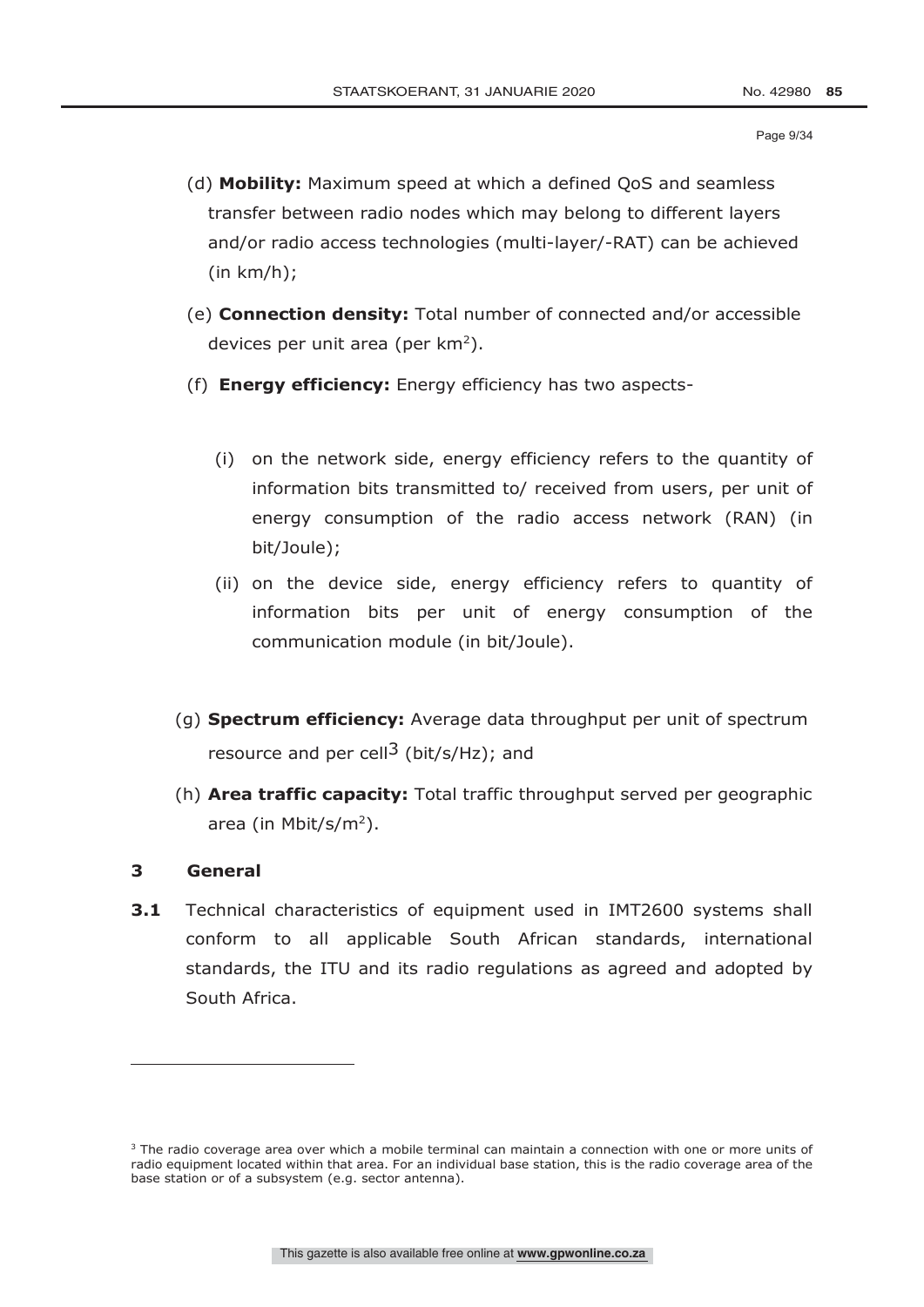- **3.2** All installations must comply with safety rules as specified in applicable standards.
- **3.3** The equipment used shall be certified under South African law and regulations.
- **3.4** The allocation of this frequency band and the information in this RFSAP are subject to review.
- **3.5** Frequency band assigned for IMT2600 include frequency range from 2500-2690 MHz.
- **3.6** The use of this band will be for IMT-TDD to align with the Final Radio Frequency Migration Plan 2019 published in Government Gazette 42337 (Notice 166 of 2019).
- **3.7** The technologies which can provide IMT2600 services include, but are not limited to:
	- LTE,
	- LTE Advanced,
	- HSPA+, and
	- WiMAX.
- **3.8** Typical technical and operational characteristics of IMT systems as identified as by the ITU are described in the following documents:
	- Recommendation ITU-R M.2012-1 (02/2014): Detailed specifications of the terrestrial radio interfaces of International Mobile Telecommunications-Advanced (IMT Advanced).
	- Report ITU-R M.2146 Coexistence between IMT-2000 CDMA-DS and IMT-2000 OFDMA TDD WMAN in the 2 500-2 690 MHz band operating in adjacent bands in the same area.
	- Report ITU-R 2113-1: Sharing studies in the 2 500-2 690 MHz band between IMT-2000 and fixed broadband wireless access systems including nomadic applications in the same geographical area.
	- Report ITU-R M.2045-0: Mitigating techniques to address coexistence between IMT-2000 time division duplex and frequency division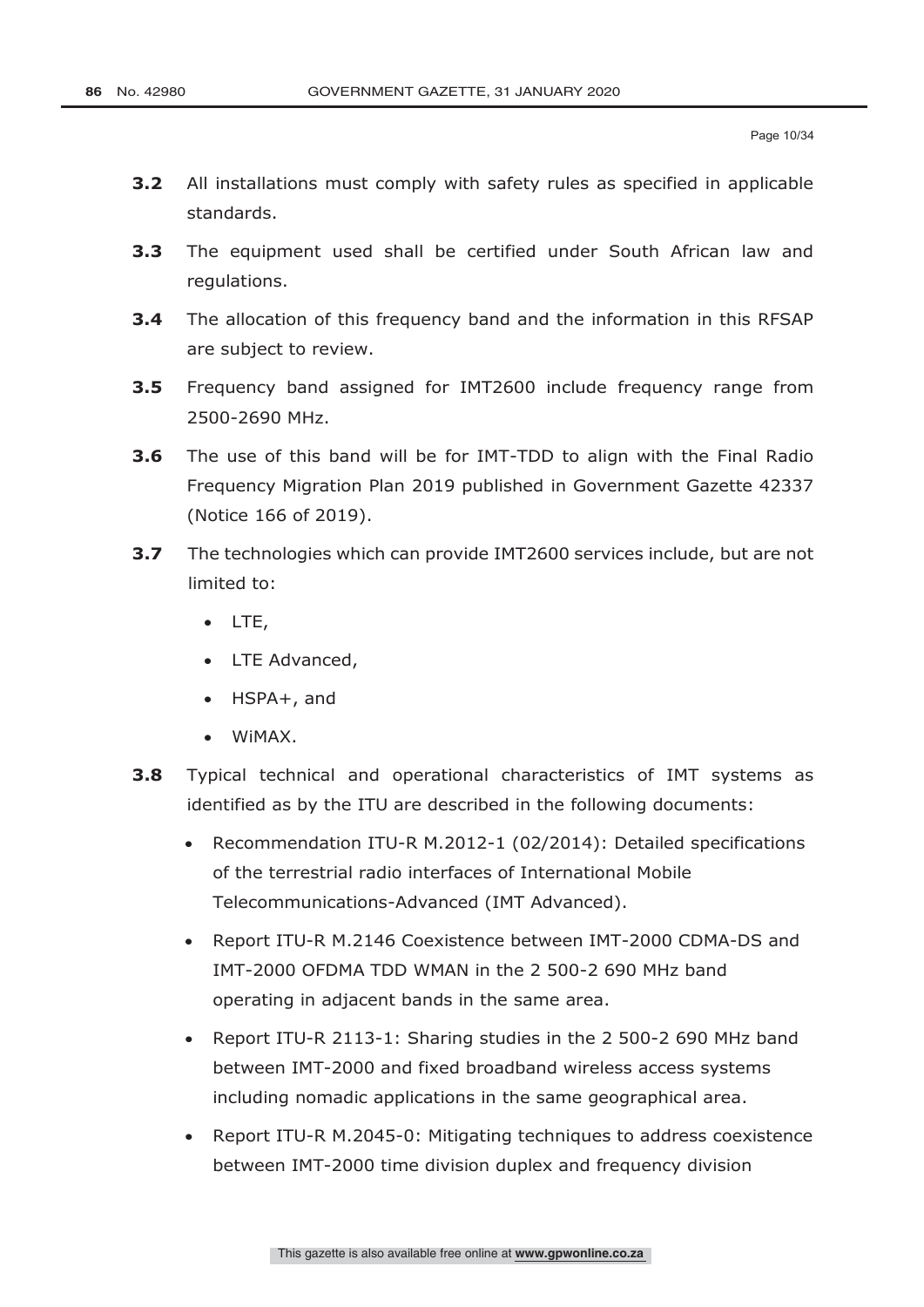Page 11/34

duplex radio interface technologies within the frequency range 2 500- 2 690 MHz operating in adjacent bands and in the same geographical area.

- Report ITU-R M.2074: Report on Radio Aspects for the terrestrial component of IMT-2000 and systems beyond IMT-2000.
- Report ITU-R M.2041: Sharing and adjacent band compatibility in the 2.5 GHz band between the terrestrial and satellite components of IMT-2000.
- Recommendation ITU-R M.1645 Framework and overall objectives of the future development of IMT-2000 and systems beyond IMT-2000.
- Recommendation ITU-R M.1036-5: Frequency arrangements for implementation of the terrestrial component of International Mobile Telecommunications (IMT) in the bands identified for IMT in the Radio Regulations (RR).

# **4 Channelling Plan**

- **4.1** The frequency band 2500-2690MHz provides a total bandwidth of 190 MHz for the IMT service.
- **4.2** Channel arrangements are indicated in ITU Recommendations: Rec. ITU-R M.1036-5.
- **4.3** The ITU has recommended a list of channel arrangements shown below:

| <b>Freq</b>                              |                                                      | Un-paired                     |                                                    |                                          |                               |                                             |
|------------------------------------------|------------------------------------------------------|-------------------------------|----------------------------------------------------|------------------------------------------|-------------------------------|---------------------------------------------|
| uenc<br>y<br>arran<br>qeme<br><b>nts</b> | <b>Mobile</b><br>station<br>transmit<br>ter<br>(MHz) | <b>Centre</b><br>gap<br>(MHz) | <b>Base</b><br>station<br>transmitt<br>er<br>(MHz) | <b>Duplex</b><br>separa<br>tion<br>(MHz) | <b>Centre</b><br>gap<br>usage | arrangeme<br>nts (e.g. for<br>TDD)<br>(MHz) |
| C <sub>1</sub>                           | $2500 -$                                             | 50                            | $2620 -$                                           | 120                                      | TDD                           | 2 570-2 620                                 |
|                                          | 2 5 7 0                                              |                               | 2 6 9 0                                            |                                          |                               | TDD                                         |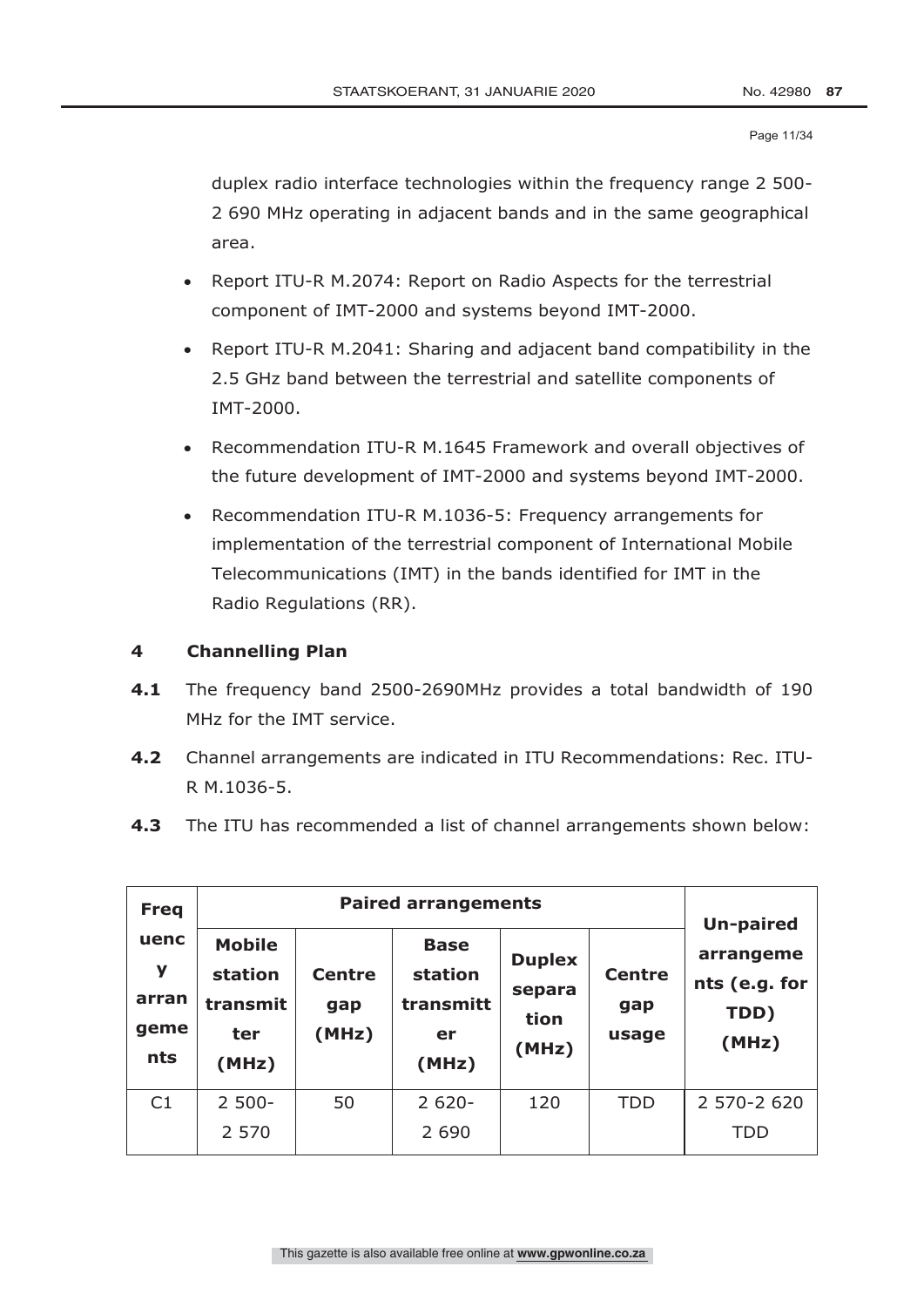Page 12/34

| C <sub>2</sub> | $2500 -$         | 50 | $2620 -$ | 120 | <b>FDD</b> | 2 570-2 620 |  |  |
|----------------|------------------|----|----------|-----|------------|-------------|--|--|
|                | 2 5 7 0          |    | 2 6 9 0  |     |            | FDD DL      |  |  |
|                |                  |    |          |     |            | external    |  |  |
| C <sub>3</sub> | Flexible FDD/TDD |    |          |     |            |             |  |  |

Option C1 is the current channel arrangement as depicted in the figure below:



Option C3 is proposed as the best option for South Africa IMT-TDD to align with the Final Radio Frequency Migration Plan 2019 published in Government Gazette 42829 (Notice 600 of 2019) and to increase the usable bandwidth of IMT2600, see the figure below:



# **5 Requirements for usage of radio frequency spectrum**

- **5.1** This section covers the minimum key characteristics considered necessary in order to make the best use of the available frequencies.
- **5.2** The use of the band is limited to IMT services.
- **5.3** Only systems using digital technologies that promote spectral efficiency will be issued with an assignment. Capacity enhancing digital techniques is being rapidly developed and such techniques that promote efficient use of spectrum, without reducing quality of service are encouraged.
- **5.4** In some cases, a radio system conforming to the requirements of this RFSAP may require modifications if harmful interference is caused to other radio stations or systems.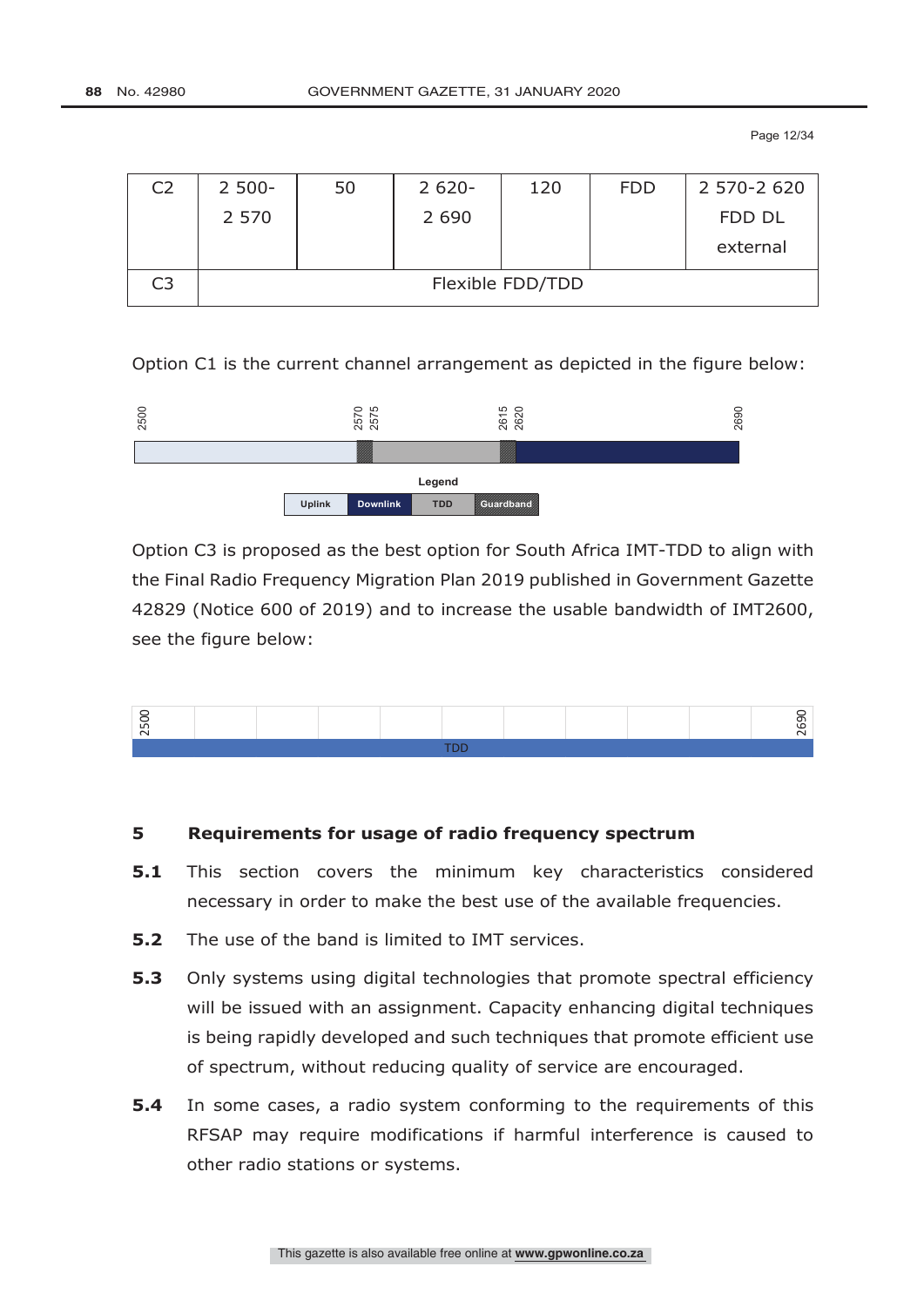- **5.5** The allocation of spectrum and shared services within these bands are found in the NRFP and an extract of NRFP is shown in **Appendix A**.
- **5.6** Maximum radiated power
- **5.6.1** Base Station transmissions should not exceed 61dBm/5MHz EIRP.
- **5.6.2** Mobile Station transmissions should not exceed 23dBm EIRP.
- **5.6.3** On a case to case basis, higher EIRP may be permitted if acceptable technical justification is provided.
- **5.6.4** Where appropriate subscriber terminal station should comply with the technical specification outlined under "3GPP TS 36.521-1" or latest version.
- **5.7** In some cases, a radio system conforming to the requirements of this RFSAP may require modifications if major interference is caused to other radio stations or systems.
- **5.8** Criteria and guidelines for interference mitigation are described in **Appendix D.**

### **6 Implementation**

- **6.1** This RFSAP shall be effective on the date of publication in the Government Gazette.
- **6.2** No new assignments for IMT2600 in the band 2500 2690 MHz shall be approved unless they comply with this RFSAP.

### **7 Co-ordination Requirements**

**7.1** Use of these frequency bands require coordination with the neighbouring countries within the coordination zones of 6 kilometres in case of LTE-to-LTE or 9 kilometres in case of LTE-to-other technologies from the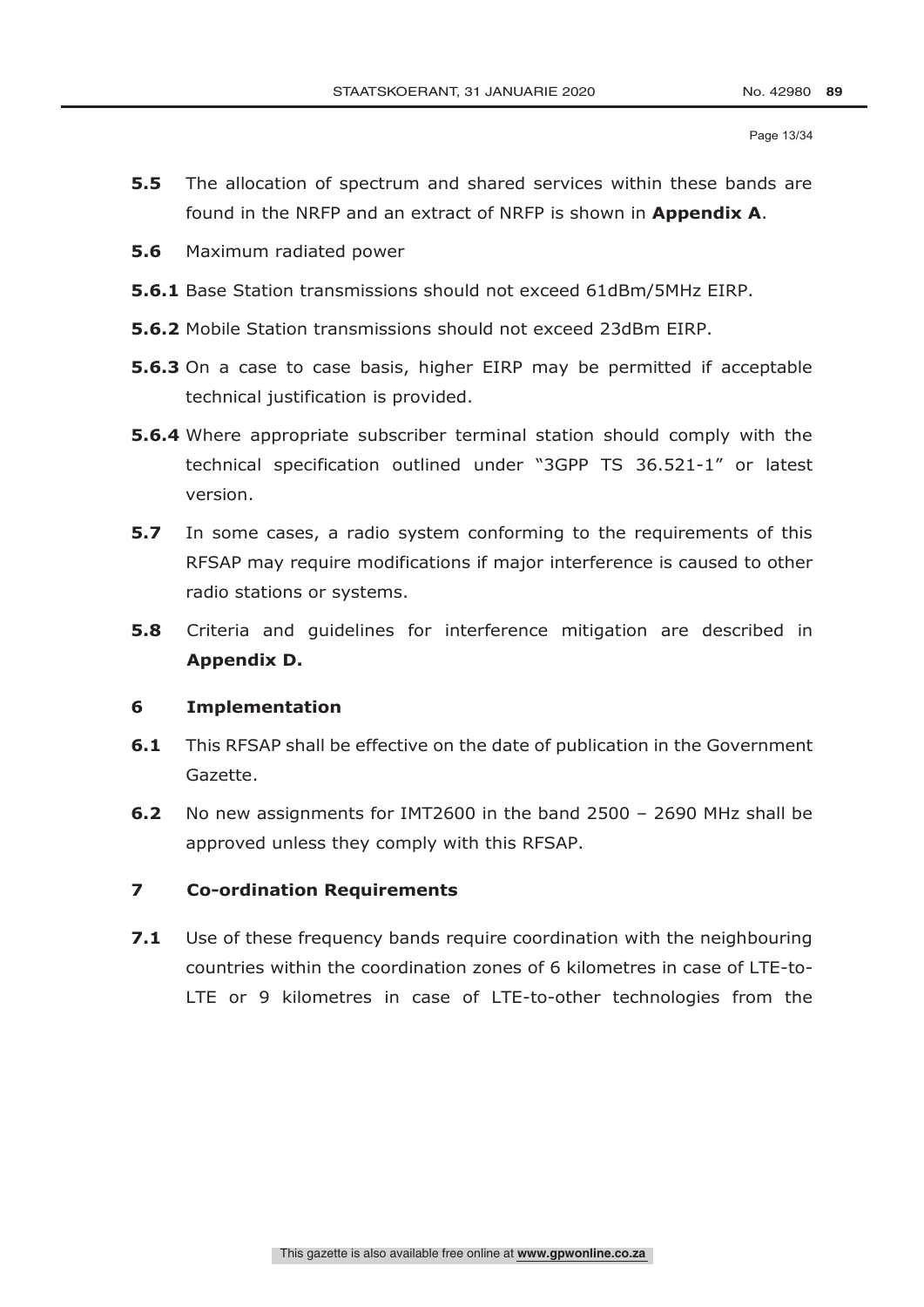neighbouring country. The coordination distance is continuously being reviewed and may be updated from time to time.

- **7.2** The following field strength thresholds have to be assured based on ECC/REC (11) 04 for 790-862MHz. Operator-to-operator coordination may be necessary to avoid interference.
- **7.3** In general stations and systems may be used without coordination with a neighbouring country if the mean field strength produced by the cell (all transmitters within the sector) does not exceed the value of  $55dB<sub>\mu</sub>V/m/5MHz$  at an antenna height of 3m above ground at the borderline between countries, and does not exceed a value of  $29d$ B $\mu$ V/m/5MHz at an antenna height of 3m above ground at a distance of 9 km inside the neighbouring country.
- **7.4** In the case that LTE is deployed both sides of the border the field strength levels can be increased to 59  $dB<sub>\mu</sub>V/m/5MHz$  and 41  $dB<sub>\mu</sub>V/m/5MHz$  at 6 km.
- **7.5** Synchronisation should be achieved including that of the field strength levels if TDD is in operation across both sides of a border.
- **7.6** For field strength, predictions the calculations should be made according to **Appendix B**. In cases of other frequency block sizes 10\*log (frequency block size/5MHz) should be added to the field strength values e.g.:

| BW (MHz) |        |  |  | Field strength level at 3 m Field strength level at 3 m |  |  |
|----------|--------|--|--|---------------------------------------------------------|--|--|
|          | height |  |  | height                                                  |  |  |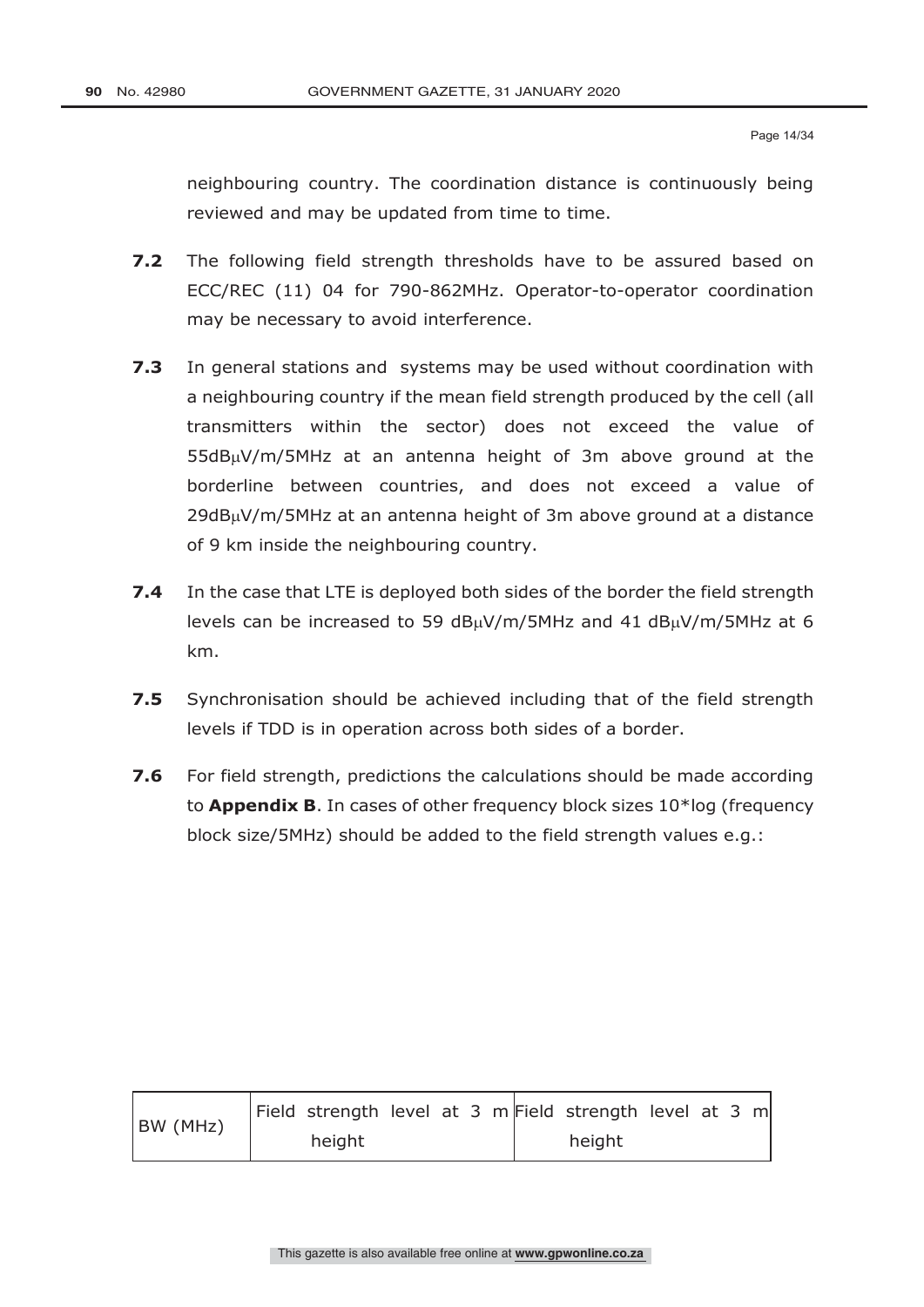Page 15/34

|          | (general case)                 | (LTE case)                     |
|----------|--------------------------------|--------------------------------|
|          | 55.0 dBµV/m/5MHz @0km          | 59.0 dBµV/m/5MHz @0km          |
| 5 MHz    | 29.0 dBµV/m/5MHz @9km          | $41.0$ dB $\mu$ V/m/5MHz @6km  |
|          | 58.0 dBµV/m/10MHz @0km         | $62.0$ dB $\mu$ V/m/10MHz @0km |
| l10 MHz  | 32.0 dBµV/m/10MHz @9km         | $44.0$ dB $\mu$ V/m/10MHz @6km |
| $15$ MHz | 59.8 dBµV/m/15MHz @0km         | $63.8$ dB $\mu$ V/m/15MHz @0km |
|          | 33.8 dBµV/m/15MHz @9km         | $45.8$ dB $\mu$ V/m/15MHz @6km |
| 20 MHz   | $61.0$ dB $\mu$ V/m/20MHz @0km | $65.0$ dB $\mu$ V/m/20MHz @0km |
|          | 35.0 dBµV/m/20MHz @9km         | $47.0$ dB $\mu$ V/m/20MHz @6km |

- **7.7** If neighbouring administrations wish to agree on frequency coordination based on preferential frequencies, while ensuring a fair treatment of different operators within a country the Authority will add the following within mutual agreements:
- **7.7.1** Stations of IMT systems may be operated without coordination if the mean field strength produced by the cell (all transmitters within the sector) does not exceed the value of 15 dBµV/m/5 MHz at 10% time, 50% of locations at 3 metres above ground level at the borderline
- **7.7.2** Technical analysis may be conducted by the Authority before an assignment is issued according to **Appendix B** taken from ECC/REC (11) 05.
- **7.7.3** Specific information regarding coordination may be found in **Appendix C**, taken from Cross-Border Frequency Coordination: Harmonised Calculation Method for Africa (HCM4A) Agreement.
- **7.7.4** In the event of any interference, the Authority will require affected parties to carry out coordination. If the interference continues to be unresolved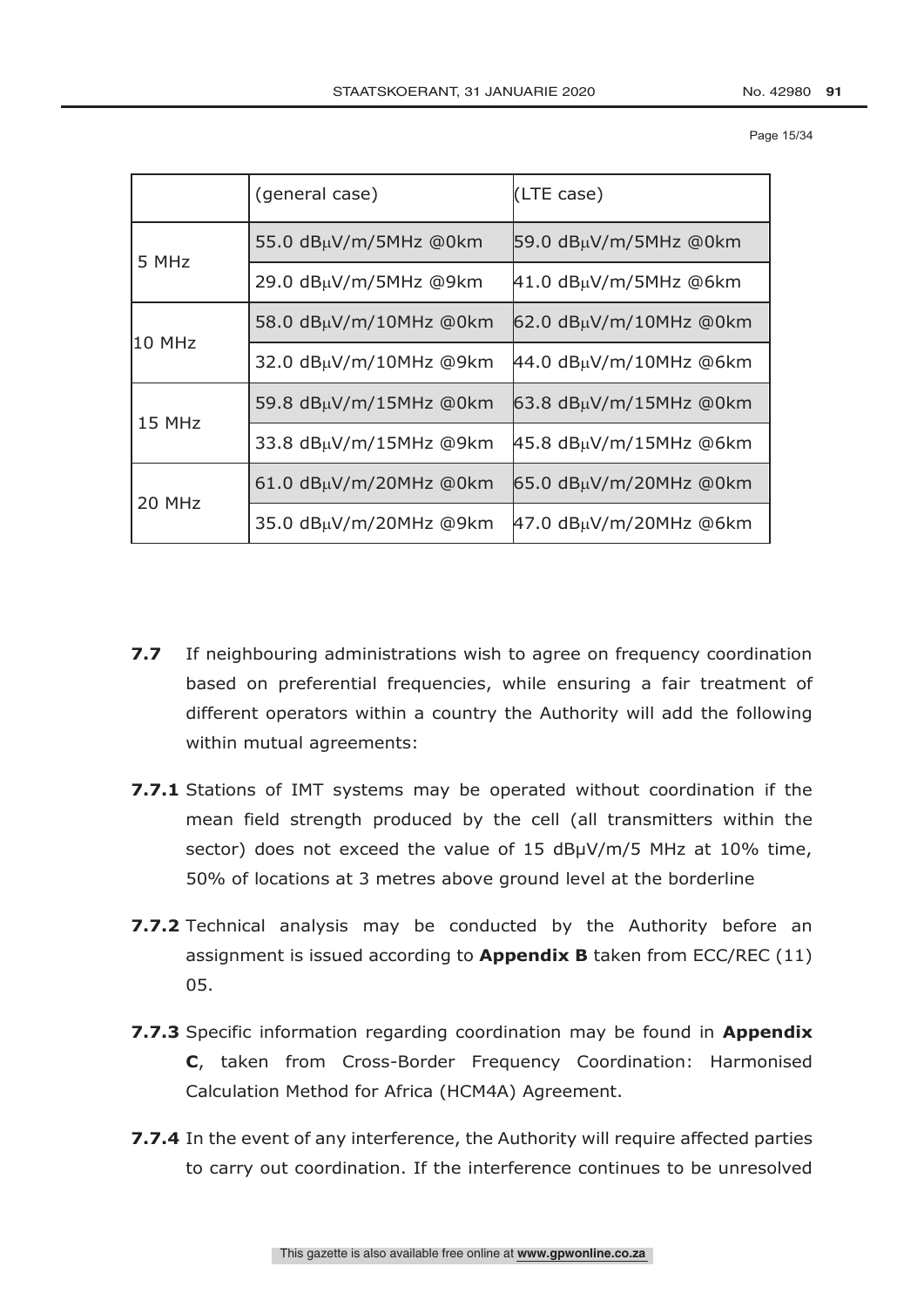after 24 hours, the affected parties may refer the matter to the Authority for a resolution. The Authority will decide the necessary modifications and schedule of modifications to resolve the dispute. The Authority will be guided by the interference resolution process as shown **Appendix C**.

**7.7.5** Assignment holders shall take full advantage of interference mitigation techniques such as antenna discrimination, tilt, polarization, frequency discrimination, shielding/blocking (introduce diffraction l loss), site selection, and/or power control to facilitate the coordination of systems.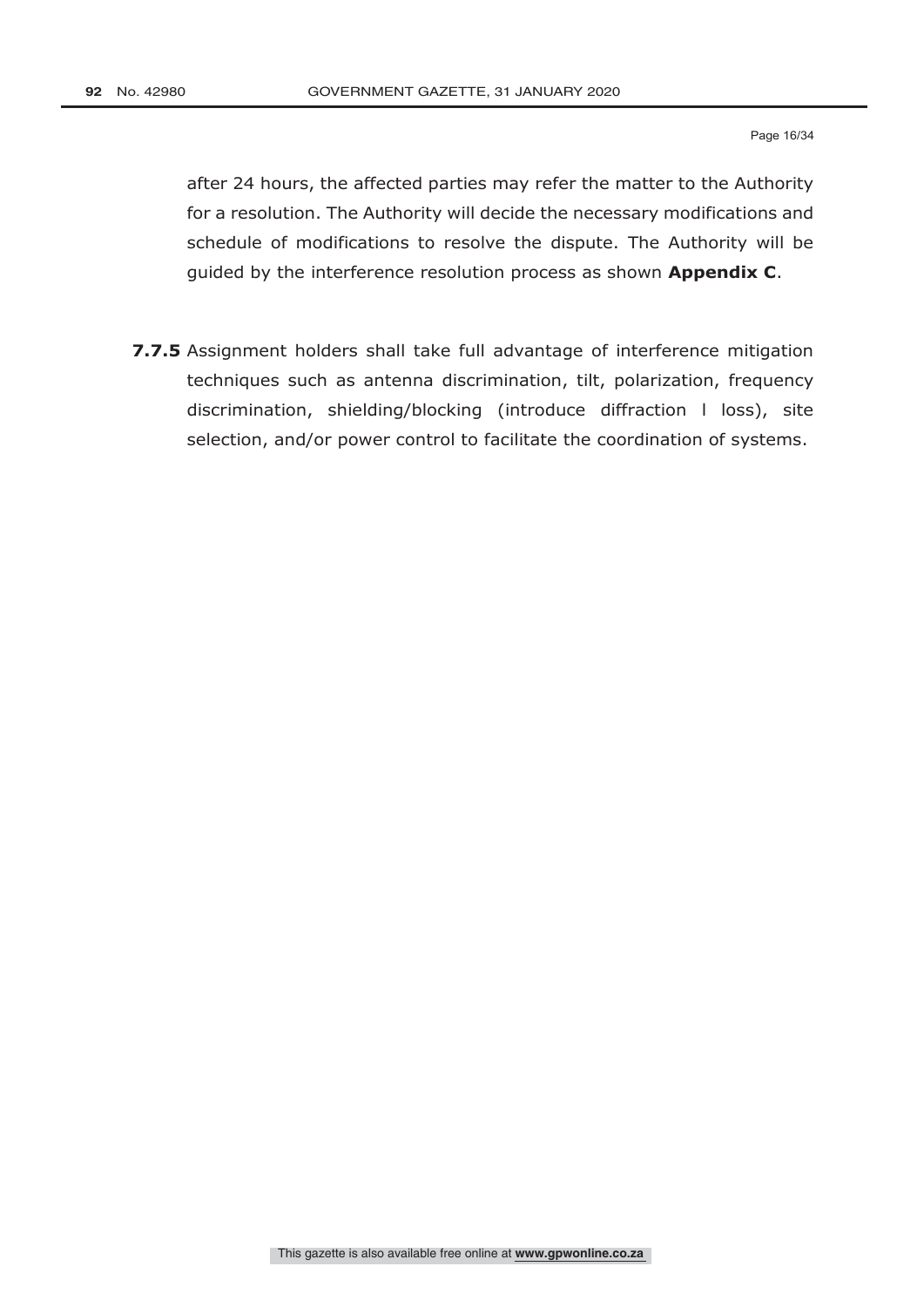### **8 Assignment**

### **8.1** Extended Approach

The assignment of frequency will take place in accordance with the Extended Application Procedures prescribed in terms of the applicable Radio Frequency Spectrum Regulations of 2015, as amended.

### **9 Revocation**

**9.1** Existing radio frequency spectrum licences for the use of the band are to be amended or revoked as per the frequency migration timetable.

### **10 Radio Frequency Migration**

- **10.1** There is currently one incumbent in the band between 2570 MHz to 2590 MHz.
- **10.2** The incumbent in the band shall perform in-band migration to the start of this band thus occupying the frequency range of 2500 MHz to 2520 MHz upon finalisation of this Radio Frequency Spectrum Assignment Plan.

### **11 Radio Frequency Amendment**

11.1 The Radio Frequency Spectrum Licence shall be amended upon finalisation of this Radio Frequency Spectrum Assignment Plan to reflect the in-band migration as stated in section 10 of this document.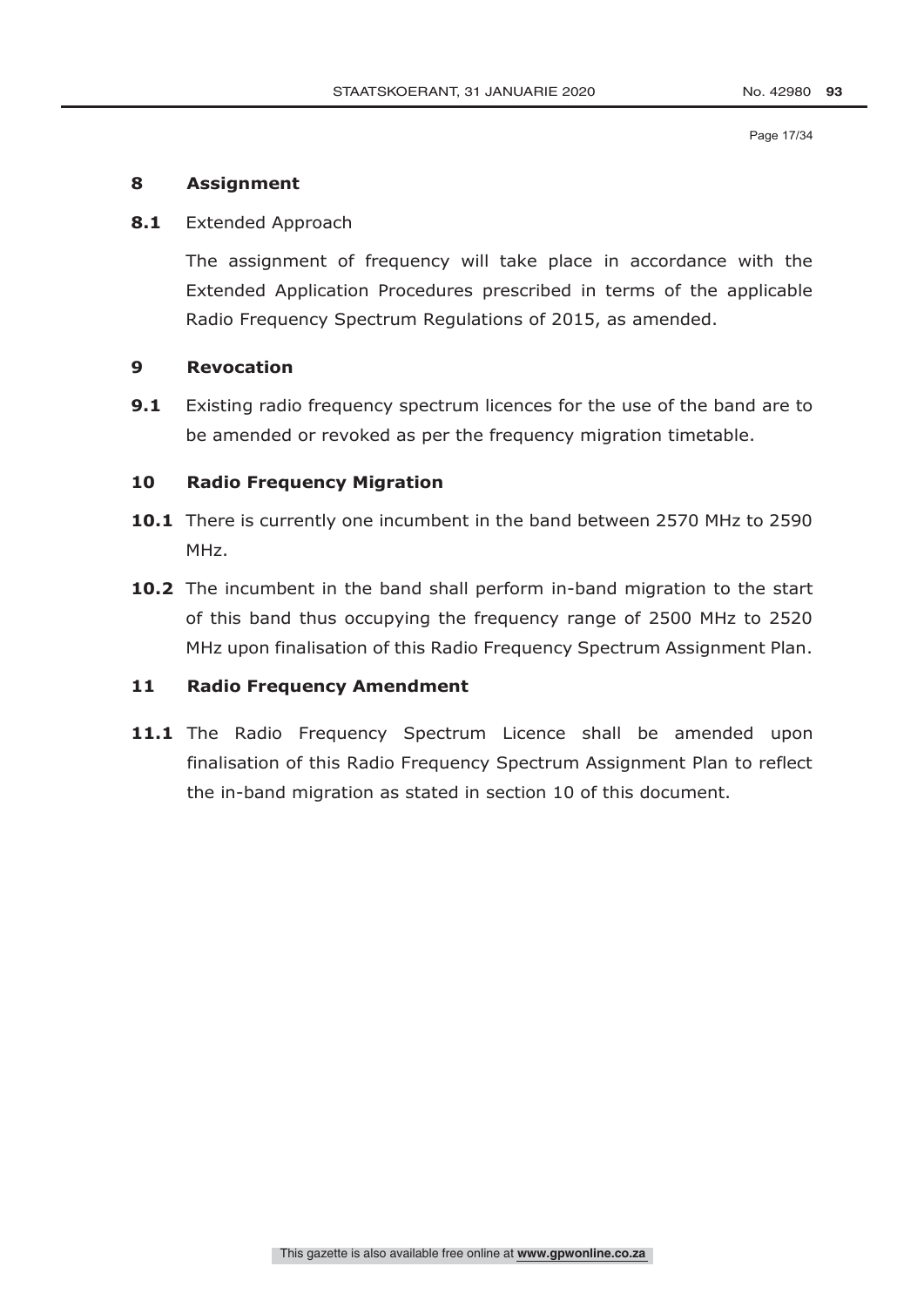# **Appendix A National Radio Frequency Plan**

| <b>ITU Region 1 allocations and</b><br>footnotes                                                                         | South African allocations and<br>footnotes             | <b>Typical Applications</b>                                                                                                             | <b>Notes and Comments</b>                                                                                                                                                                                                                                                                                                                                        |
|--------------------------------------------------------------------------------------------------------------------------|--------------------------------------------------------|-----------------------------------------------------------------------------------------------------------------------------------------|------------------------------------------------------------------------------------------------------------------------------------------------------------------------------------------------------------------------------------------------------------------------------------------------------------------------------------------------------------------|
| 5.150 5.399 5.401 5.402                                                                                                  | 5.150 5.399 5.402                                      |                                                                                                                                         |                                                                                                                                                                                                                                                                                                                                                                  |
| 2.500-2.520 MHz                                                                                                          | 2 500-2 520 MHz                                        |                                                                                                                                         |                                                                                                                                                                                                                                                                                                                                                                  |
| <b>FIXED 5.410</b><br><b>MOBILE</b> except aeronautical<br>mobile $5.384A$<br>5.412                                      | <b>MOBILE</b> except aeronautical<br>mobile 5 384A NF9 | IMT2600 MTX (2500 - 2570)<br>$MHz$ )                                                                                                    | Paired with 2620 - 2690 MHz<br>International Mobile<br>Telecommunication Roadmap (GG<br>No.38213) 14 November 2014.<br>Radio Frequency Assignment Plan<br>(GG N. 38640) as amended 30<br><b>March 2015</b><br>Recommendation ITU-R M 1036                                                                                                                        |
| 2 520-2 655 MHz                                                                                                          | 2 520-2 655 MHz                                        |                                                                                                                                         |                                                                                                                                                                                                                                                                                                                                                                  |
| <b>FIXED 5.410</b><br><b>MOBILE</b> except aeronautical<br>mobile 5.384A<br><b>BROADCASTING-SATELLITE</b><br>5.413 5.416 | <b>MOBILE</b> except aeronautical<br>mobile 5.384A NF9 | IMT2600 MTX (2500 - 2570)<br>$MHz$ )<br>IMT2600 TDD (2570 - 2620)<br>MHz<br>IMT2600 BTX (2620 - 2690)<br>$MHz$ )<br>IMT (2500-2690 MHz) | Paired with 2620 - 2690 MHz<br>Paired with $2500 - 2570$ MHz<br><b>International Mobile</b><br>Telecommunication Roadmap (GG<br>No.38213) 14 November 2014.<br>Radio Frequency Assignment Plan<br>(GG N. 38640) as amended 30<br><b>March 2015</b><br>Recommendation ITU-R M 1036<br>The band 2 500-2 690 MHz is also<br>used for BFWA in some SADC<br>countries |
| 5.339 5.412 5.418B 5.418C                                                                                                | 5.339                                                  |                                                                                                                                         |                                                                                                                                                                                                                                                                                                                                                                  |

| <b>ITU Region 1 allocations and</b><br>footnotes                                                                                                                                                                       | <b>South African allocations and</b><br>footnotes                         | <b>Typical Applications</b>                                | <b>Notes and Comments</b>                                                                                                                                                                                                                            |
|------------------------------------------------------------------------------------------------------------------------------------------------------------------------------------------------------------------------|---------------------------------------------------------------------------|------------------------------------------------------------|------------------------------------------------------------------------------------------------------------------------------------------------------------------------------------------------------------------------------------------------------|
| 2 655-2 670 MHz                                                                                                                                                                                                        | 2655-2670 MHz                                                             |                                                            |                                                                                                                                                                                                                                                      |
| <b>FIXED 5410</b><br><b>MOBILE</b> except aeronautical<br>mobile 5.384A<br><b>BROADCASTING-SATELLITE</b><br>5.208B 5.413 5.416<br>Earth exploration-satellite (passive)<br>Radio astronomy<br>Space research (passive) | <b>MOBILE</b> except aeronautical<br>mobile 5.384A NF9<br>Radio astronomy | IMT2600 BTX (2620 - 2690<br>$MHz$ :<br>IMT (2500-2690 MHz) | Paired with MTX 2500 - 2570 MHz<br><b>International Mobile</b><br>Telecommunication Roadmap (GG<br>No.38213) 14 November 2014.<br>Radio Frequency Assignment Plan<br>(GG N. 38640) as amended 30<br><b>March 2015</b><br>Recommendation ITU-R M.1036 |
| 5 149 5 412                                                                                                                                                                                                            | 5149                                                                      |                                                            |                                                                                                                                                                                                                                                      |
| 2 670-2 690 MHz                                                                                                                                                                                                        | 2670-2690 MHz                                                             |                                                            |                                                                                                                                                                                                                                                      |
| <b>FIXED 5.410</b><br>MOBILE except aeronautical<br>mobile 5384A<br>Earth exploration-satellite (passive)<br>Radio astronomy                                                                                           | <b>MOBILE</b> except aeronautical<br>mobile 5.384A<br>Radio astronomy     | IMT2600 MTX (2620 - 2690)<br>MHz                           | Paired with $2500 - 2570$ MHz<br>International Mobile<br>Telecommunication Roadmap (GG<br>No.38213) 14 November 2014.                                                                                                                                |
| Space research (passive)                                                                                                                                                                                               |                                                                           |                                                            | Radio Frequency Assignment Plan<br>(GG N. 38640) as amended 30<br><b>March 2015</b> .                                                                                                                                                                |
| 5.149 5.412                                                                                                                                                                                                            | 5.149                                                                     |                                                            | Recommendation ITU-R M.1036                                                                                                                                                                                                                          |
| 2 690-2 700 MHz                                                                                                                                                                                                        | 2690-2700 MHz                                                             |                                                            |                                                                                                                                                                                                                                                      |
|                                                                                                                                                                                                                        | <b>RADIO ASTRONOMY</b>                                                    |                                                            |                                                                                                                                                                                                                                                      |

This gazette is also available free online at **www.gpwonline.co.za**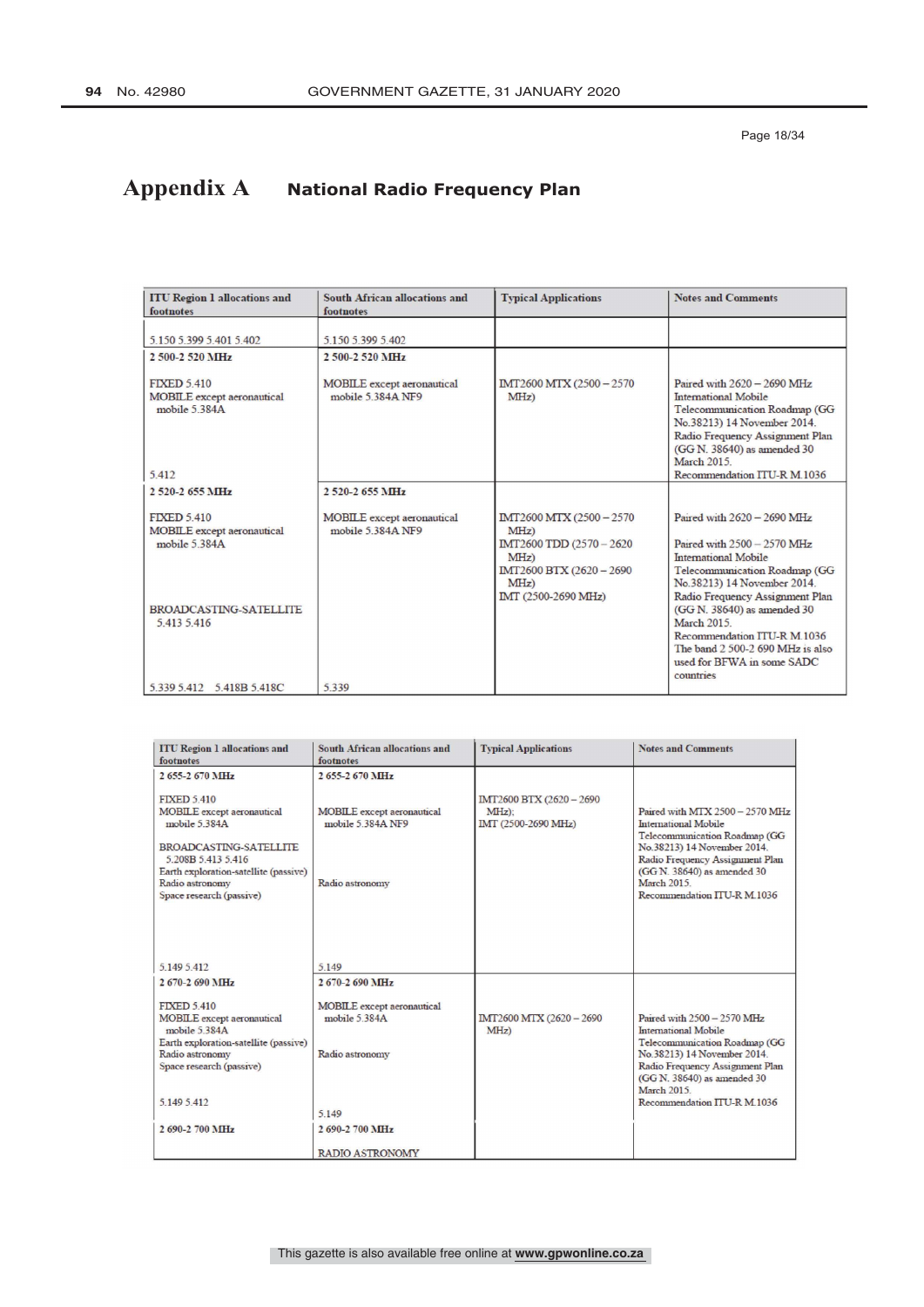Page 19/34

# **Appendix B Propagation Model**

The following methods are proposed for assessment of anticipated interference inside neighboring countries based on established trigger values. Due to complexity of radio-wave propagation nature, different methods are proposed to be considered by Administrations and are included here for guidance purposes only. It should be noted that the following methods provide theoretical predictions based on available terrain knowledge. It is impractical to recreate these methods with measurement procedures in the field. Therefore, only some approximation of measurements could be used to check compliance with those methods based on practical measurement procedures. The details of such approximation are not included in this recommendation and should be negotiated between countries based on their radio monitoring practices.

# **Path specific model**

Where appropriate detailed terrain data is available, the propagation model for interference field strength prediction is the latest version of ITU-R Rec. P.452, For the relevant transmitting terminal, predictions of path loss would be made at x km steps along radials of  $y$  km at z degree intervals<sup>4</sup>. The values for those receiver locations within the neighbouring countries would be used to construct a histogram of path loss – and if more than 10% of predicted values exceed the threshold the station should be required to be coordinated.

# **Site General model**

<u>.</u>

If it is not desirable to utilise detailed terrain height data for the propagation modelling in the border area, the basic model to be used to trigger coordination between Administrations and to decide, if coordination is necessary, is ITU-R

<sup>4</sup> Values for x, y, z and path specific field strength levels are to be agreed between the administrations concerned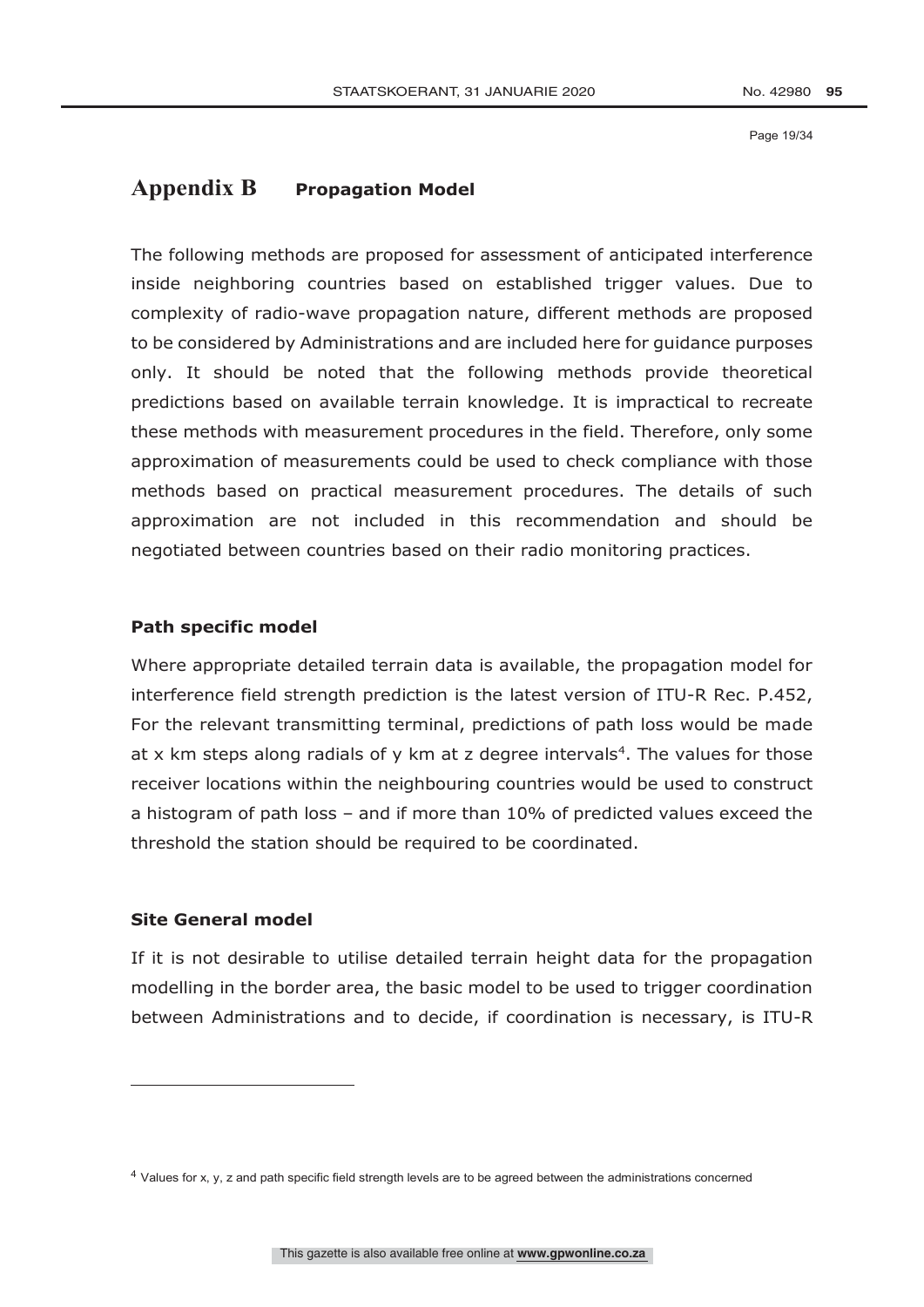Rec. P.1546, "Method for point to area predictions for terrestrial services in the frequency range 30 to 3000 MHz". This model is to be employed for 50% locations, 10% time and using a receiver height of 3m. For specific reception areas where terrain roughness adjustments for improved accuracy of field strength prediction are needed, administrations may use correction factors according to terrain irregularity and/or an averaged value of the TCA parameter in order to describe the roughness of the area on and around the coordination line.

Administrations and/or operators concerned may agree to deviate from the aforementioned model by mutual consent in writing.

#### **Area calculations**

In the case where greater accuracy is required, Administrations and operators may use the area calculation below. For calculations, all the pixels of a given geographical area to be agreed between the Administrations concerned in a neighbouring country are taken into consideration. For the relevant base station, predictions of path loss should be made for all the pixels of a given geographical area from a base station and at a receiver antenna height of 3m above ground.

For evaluation,

- only 10 percent of the number of geographical areas between the borderline (including also the borderline) and the 6 km line itself inside the neighbouring country may be interfered by higher field strength than the trigger field strength value given for the borderline in Annex 1 and 2 at a height of 3 m above ground.
- only 10 percent of the number of geographical areas between the 6 km (including also 6 km line) and 12 km line inside the neighbouring country may be interfered by higher field strength than the trigger field strength value given for the 6 km line in Annex 1 and 2 at a height of 3 m above ground.

It is recommended that during area calculations not only detailed terrain data but also clutter data be taken into account. Use of correction factors for clutter is crucial in particular where the border area is 'open' or 'quasi-open' from the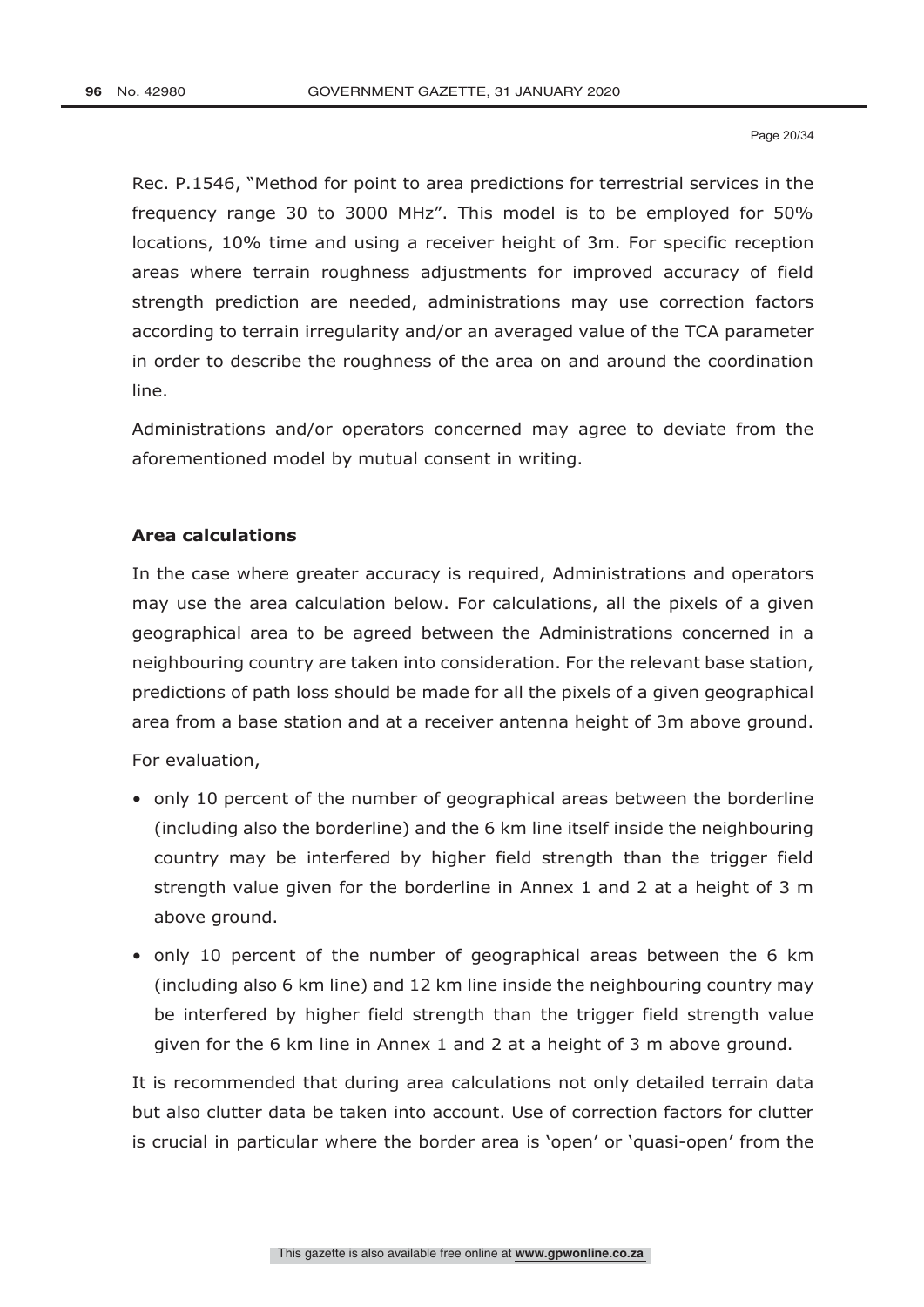Page 21/34

point of view of clutter or where the interfering base station is just a few kilometres from a borderline.

If the distance between a base station and a terrain point of a borderline is closer than or equal to 1 km, free space propagation model needs to be applied. Furthermore, if there is no terrain obstacle within the 1st Fresnel zone, also the free space propagation model should be applied.

If clutter data is not available, it is proposed to extend the usage of free space propagation model to a few kilometres, depending on the clutter situation in border areas.

For area type interference calculations, propagation models with path specific terrain correction factors are recommended (e.g. Recommendation ITU–R P.1546 with the terrain clearance angle correction factor TCA, HCM method with the terrain clearance angle correction factor or Recommendation ITU–R P.1812).

As to correction factors for clutters 'open area' and 'quasi-open area', 20 dB and 15 dB should be used respectively. Recommendation ITU–R P.1406 should be used if a finer selection of clutter is required.

It must be noted that terrain irregularity factor Δh is not recommended to be used in area calculations. Administrations and/or operators concerned may agree to deviate from the aforementioned models by mutual consent in writing.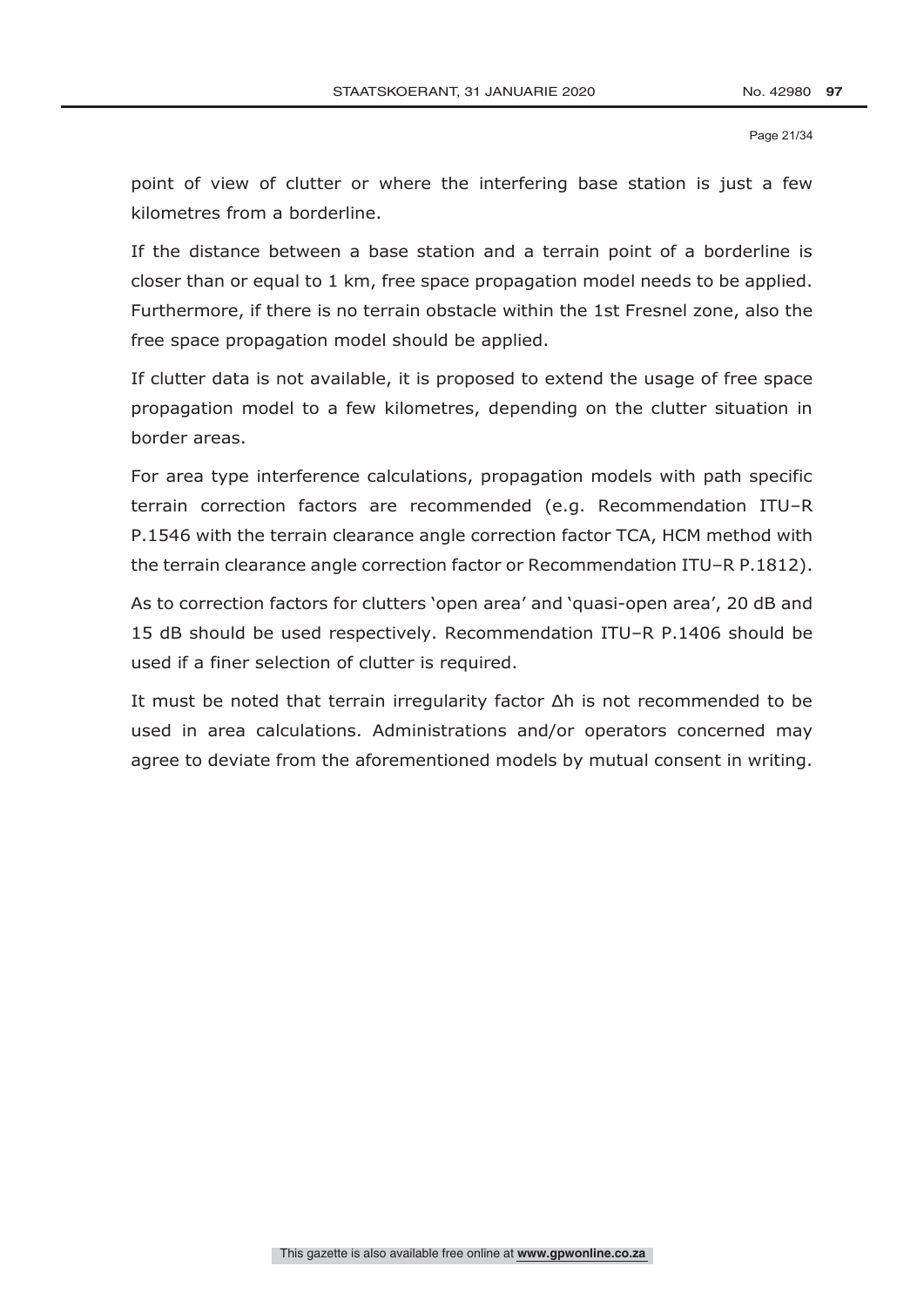Page 22/34

# **Appendix C Cross Boarder Coordination**

The following is extracted from Cross-Border Frequency Coordination: Harmonized Calculation Method for Africa (HCM4A) Agreement ("**the Agreement**")

# **Frequencies requiring co-ordination**

- 1. In the case of the Land Mobile Service a transmitting frequency shall be co-ordinated if the transmitter produces field strength, at the border of the country of the Affected Administration, which, at a height of 10 m above ground level, exceeds the maximum permissible interference field strength as defined in Annex 1 of the Agreement. A receiving frequency shall be co-ordinated if the receiver requires protection.
- 2. It is strongly recommended to co-ordinate radio-relay links in the Fixed Service if the shortest distance from the border of at least one station is less or equal to the one defined in Annex 11 of the Agreement. All stations which may cause harmful interference to stations in other countries or need protection shall be co-ordinated regardless of the distance.
- 3. Any Administration wishing to take into operation a station shall circulate a request for co-ordination to all Affected Administrations for their comment. This request shall include the characteristics in accordance with Annex 2A and Annex 2B of the Agreement.
- 4. If, for the purpose of technically evaluating this request, the Affected Administration requires further information in accordance with Annex 2A and Annex 2B of the Agreement, it shall ask for this information within 30 days upon receipt of the request for co-ordination. After this request, complete information concerning a request for co-ordination shall be sent by the requesting administration within 30 days, otherwise the coordination request shall be deemed null and void.
- 5. Having received complete information concerning a request for coordination, the Affected Administration shall evaluate this information in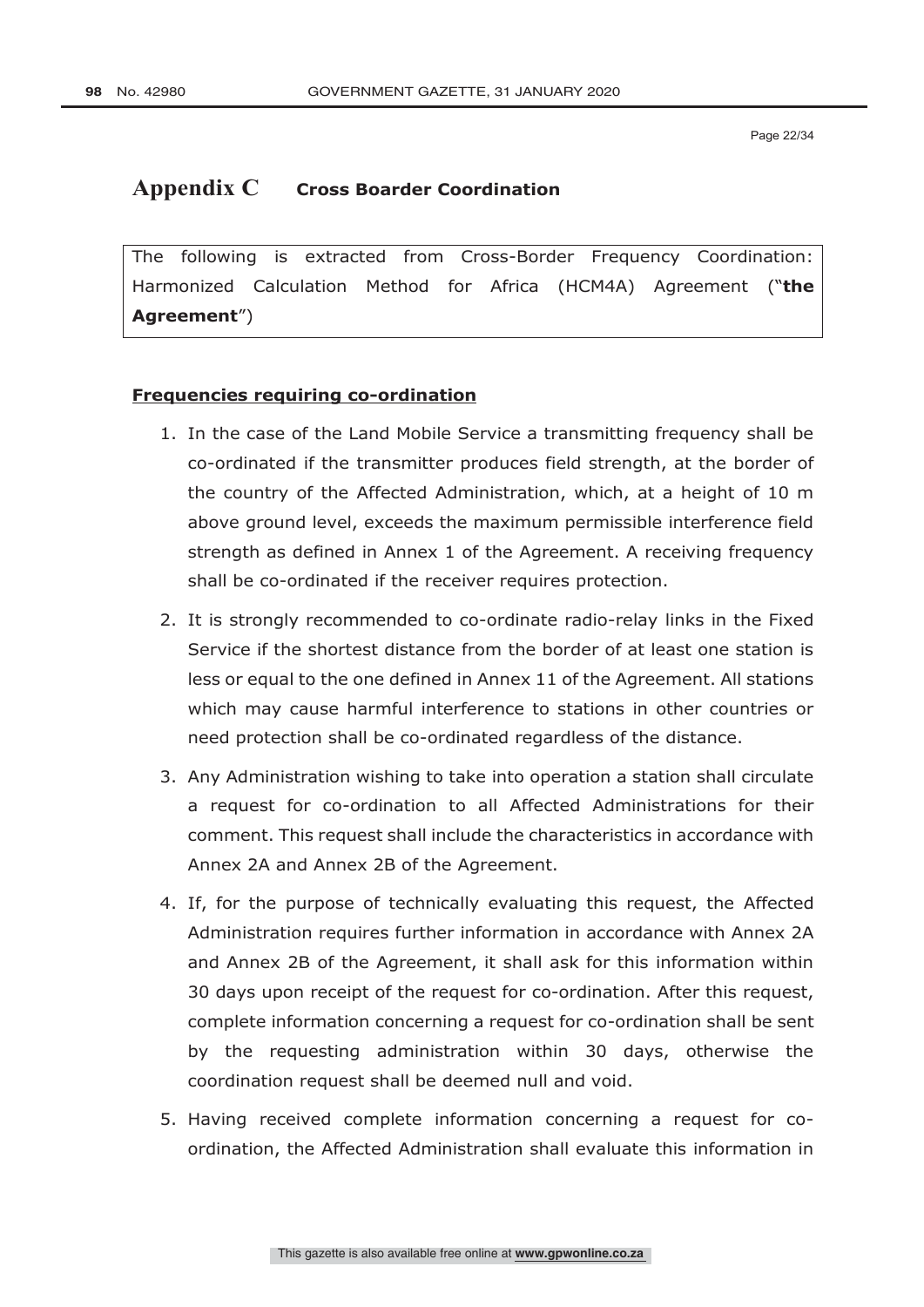Page 23/34

accordance with the provisions of this Agreement. It shall notify the Requesting Administration of the outcome within 45 days.

- 6. If the Requesting Administration does not receive a reply within 45 days, it must send a reminder. The Affected Administrations must respond to this reminder with the outcome within 20 days.
- 7. If the Affected Administration fails to respond within the period fixed under paragraph 6, it shall be deemed to have given its consent, and the station shall be considered co-ordinated.
- 8. The periods specified under paragraphs 5 and 6 may be changed by mutual consent in writing.
- 9. Any co-ordinated frequency assignment shall be notified to the Affected Administrations as soon as the corresponding station is put into operation but not later than 180 days upon approval. Following such notification of the assignment, this assignment shall be included in the Frequency Register.
- 10.If no notification of assignment is given within 180 days, the Affected Administration shall send a reminder to the Requesting Administration that has asked for co-ordination. If no notification of assignment is given within another 30 days, the request for co-ordination shall be deemed null and void.
- 11.No notification shall be required if the frequency registers are exchanged semi-annually.
- 12.The Administration wishing to change the technical characteristics of stations registered in the Frequency Register, shall notify the Affected Administrations of its intentions. Co-ordination shall be required if this change causes the probability of interference to increase in the affected country. If the situation remains unchanged with regard to interference or if it improves, the Administrations affected shall only be informed of such a change. The entry in the Frequency Register shall be corrected accordingly.
- 13.In special cases, the Administrations may assign frequencies for temporary use (up to 45 days) without co-ordination provided this does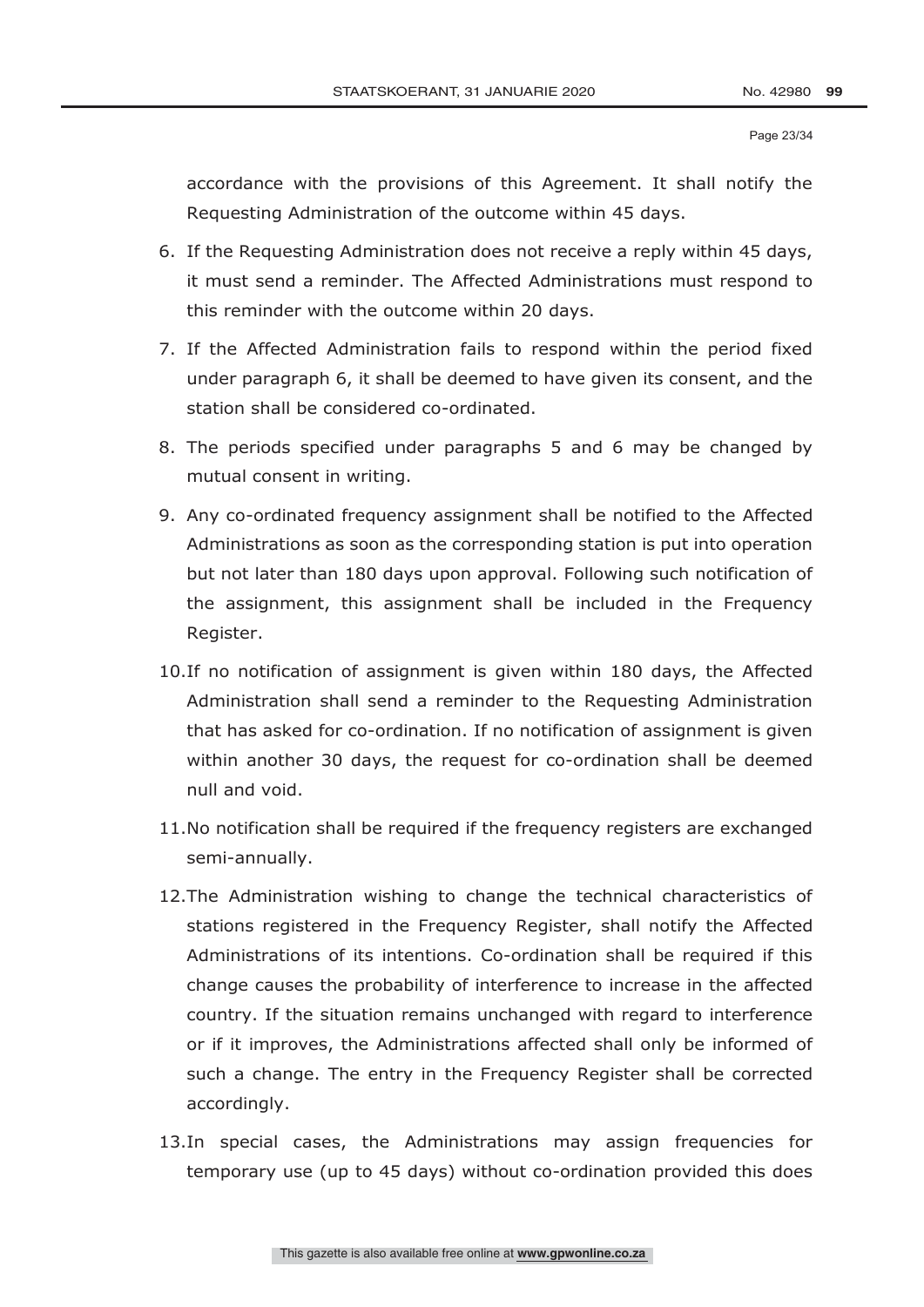not cause harmful interference to co-ordinated stations. As soon as possible, the Affected Administration affected shall be notified of the planned taking into operation. Such stations shall immediately be taken out of operation if they cause harmful interference to co-ordinated stations of the affected country. These assignments shall be made on preferential frequencies as far as possible.

14.If an assignment is no longer in force, the competent Administration shall notify the affected Administration within three months and the entry in the Frequency Register has to be deleted.

### **Preferential frequencies**

- 15 Frequencies in the frequency bands specified in paragraph 2 may be defined by prior bi-lateral or multilateral agreements concluded in the framework of this Agreement as preferential frequencies for given Administrations.
- 16 The Administration which has been granted a preferential right may put stations operating on preferential frequencies within the terms of the relevant bi-lateral or multilateral agreements into use without prior coordination. If the conditions for the protection of the receiver in the mobile service are not defined in bi-lateral or multilateral agreements, paragraph 16 of Annex 1 of the Agreement will apply.
- 17 Mutually agreed preferential frequencies granted to an Administration shall have priority rights over assignments made to other Administrations concerned.
- 18 The entry into service of stations using preferential frequencies shall be notified to the Administrations affected, unless otherwise laid down in bi-lateral or multilateral agreements. The notification shall include the characteristics as set out in Annex 2A and Annex 2B of the Agreement. These frequencies and their technical characteristics shall be entered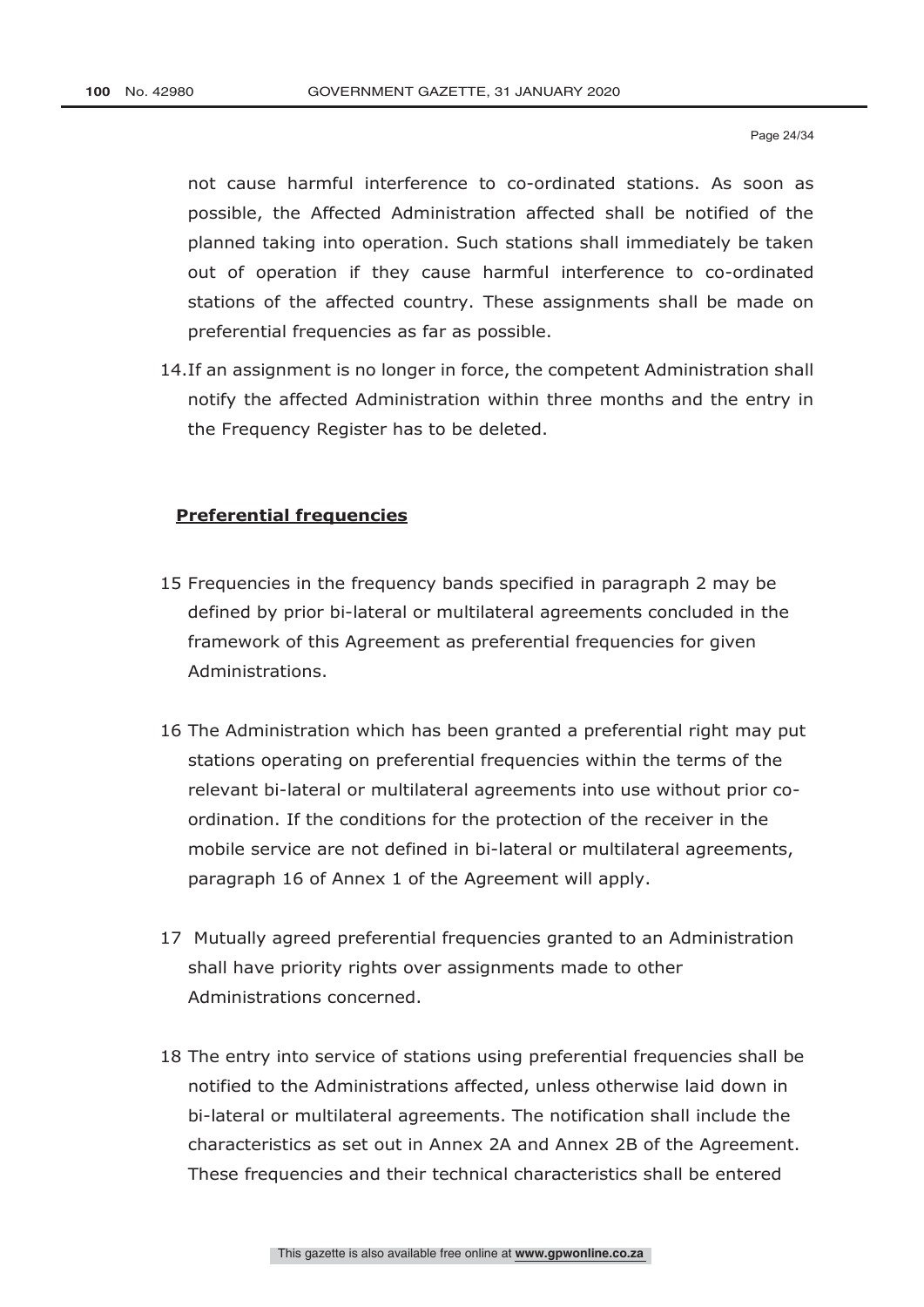#### Page 25/34

with status "P" into the Frequency Register. No response to such a notification is required.

- 19 Preferential frequencies to be assigned on conditions other than those agreed in bi-or multilateral agreements mentioned in Section 1.3.2 shall be co-ordinated in accordance with paragraph 1.
- 20 Following a positive co-ordination procedure in accordance with Section 4.1, Administrations may bring into use another Administration's preferential frequencies. These shall have the same rights as frequencies co-ordinated in accordance with Paragraph 1.
- 21 If the existing radio networks of one Administration cause harmful interference to the stations operated by another Administration on frequencies to which it has a preferential right, or if, in particular cases, frequency assignments not enjoying preferential rights have to be adjusted, the Administrations concerned shall determine the transition period by mutual consent in writing.

# **Frequencies for planned radio communication networks**

- 22 Prior to the co-ordination of a planned radio communication network the Administrations may embark on a consultative procedure in order to facilitate the taking into operation of this new network. The request for consultation shall include the planning criteria as well as the following data:
	- a. planned frequencies (transmitting and receiving frequency of the station);
	- b. coverage area of the entire radio communication network;
	- c. class of the station;
	- d. the coverage area of a station;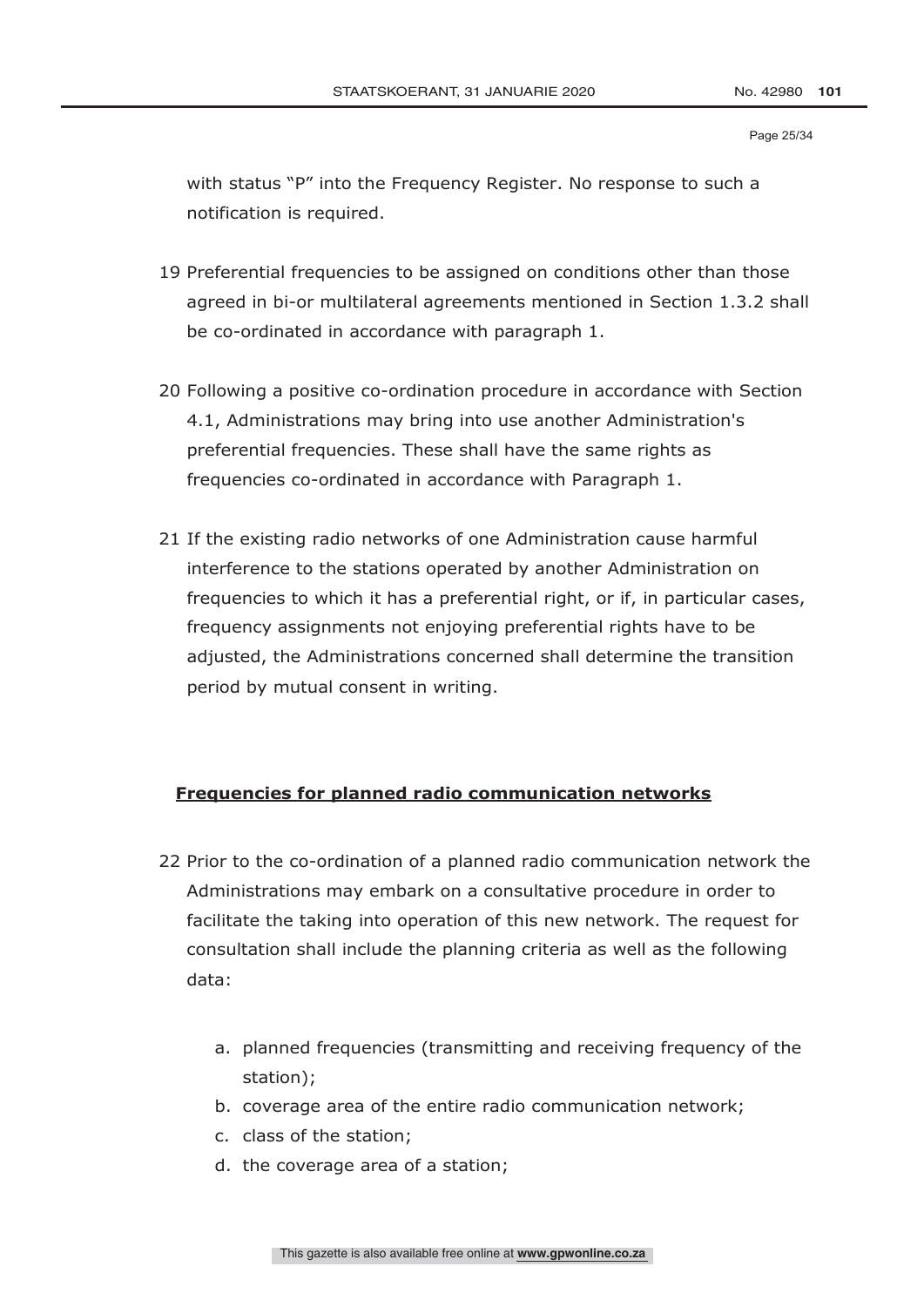Page 26/34

- e. effective radiated power;
- f. maximum effective antenna height;
- g. designation of the emission;
- h. network development plan;
- i. antenna characteristics for stations belonging to the network.
- 23 The Affected Administration shall acknowledge receipt of the request for consultation and communicate its reply within 60 days.
- 24 In complicated planning issues this consultation may require a bi-lateral or multilateral consultation meeting in order to assist the Administration planning a radio communication network in coming to a quicker solution.
- 25 To co-ordinate frequencies for a planned radio communication network the Affected Administration shall apply, no sooner than three years prior to the planned taking into operation of the network, the procedure described in Paragraph 1 together with the following changes:
- 26 The receipt of the request for co-ordination shall be acknowledged.
- 27 If there is no prior consultation the Affected Administration shall submit its reply within 180 days from the day of the receipt of the request for co-ordination. Any request for co-ordination following a consultation process shall be responded to within 120 days.
- 28 The Administration requesting co-ordination shall notify to the Affected Administration the date at which the radio communication network will be taken into operation.
- 29 Stations forming part of the radio communication network shall be entered into the Frequency Register together with the date of the termination of the co-ordination procedure and enjoy the same rights as the stations co-ordinated in accordance with Paragraph 1.
- 30 Co-ordination shall be null and void for those co-ordinated stations which have not been taken into operation within 30 months of the termination of the co-ordination procedure.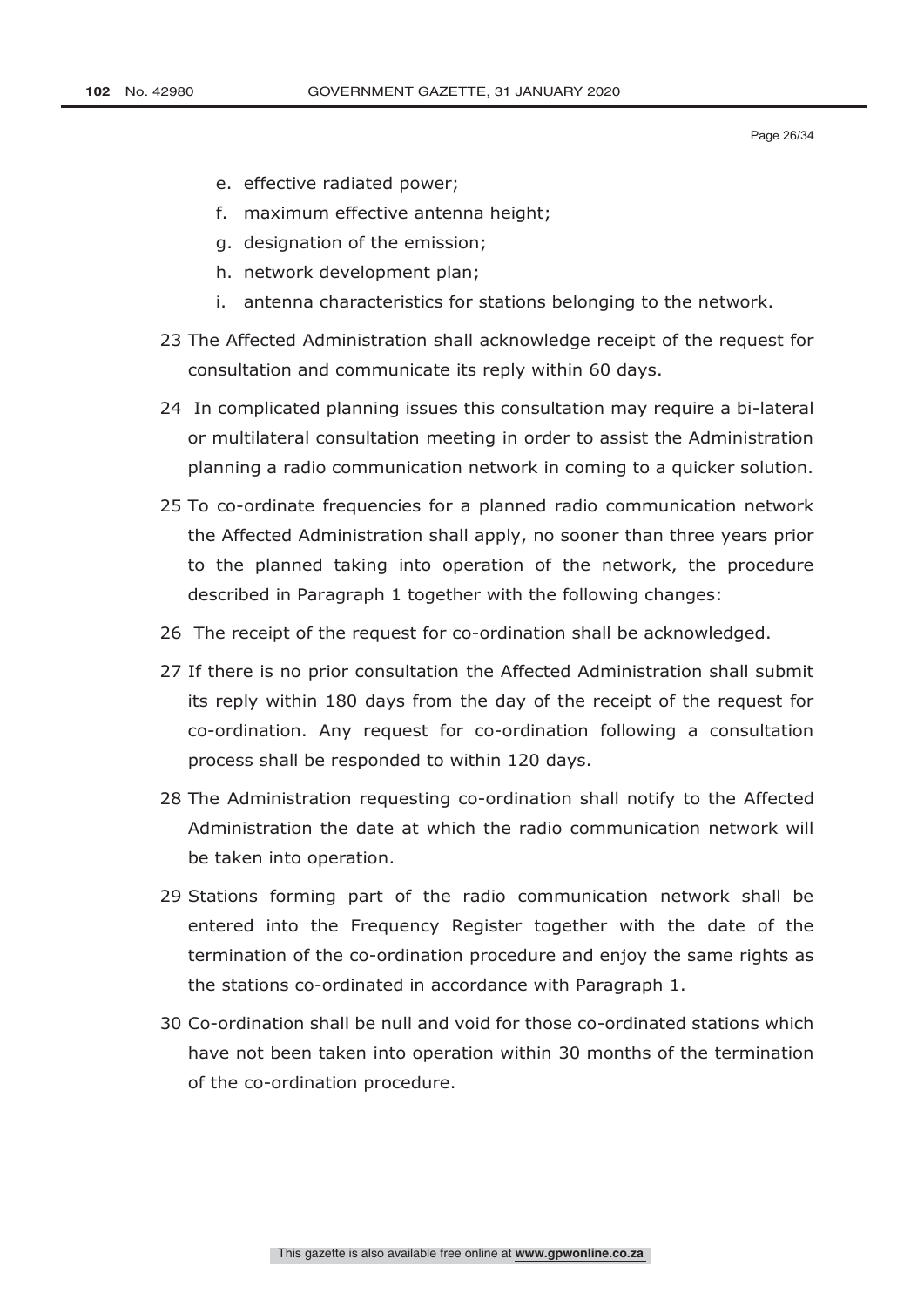Page 27/34

# **Frequencies used on the basis of geographical network plans**

- 31 Geographical network plans covering certain parts of the frequency bands indicated in Section 1.2 may be prepared and co-ordinated, divergence from the defined parameters being permissible, subject to prior agreement reached between the Affected Administrations. These frequencies shall be entered in the Frequency Register. On the basis of the geographical network plans adjusted in this fashion, an Administration shall be authorised to put stations into service without prior co-ordination with the Administration with which the plan has been agreed by mutual consent in writing.
- 32 Frequencies used on the basis of geographical network plans and intended to be assigned on conditions other than those agreed between Administrations concerned, shall be co-ordinated in accordance with Paragraph 1.

# **Frequencies using preferential codes**

- 33 Preferential code groups or preferential code group blocks may be agreed between Administrations concerned where centre frequencies are aligned.
- 34 The Administration which has been granted a preferential right may put stations operating on preferential code groups or preferential code group blocks within the terms of the relevant bi- or multilateral agreements into use without prior co-ordination.
- 35 Preferential code groups or preferential code group blocks granted to an Administration shall have priority rights over assignments made to other Administrations concerned.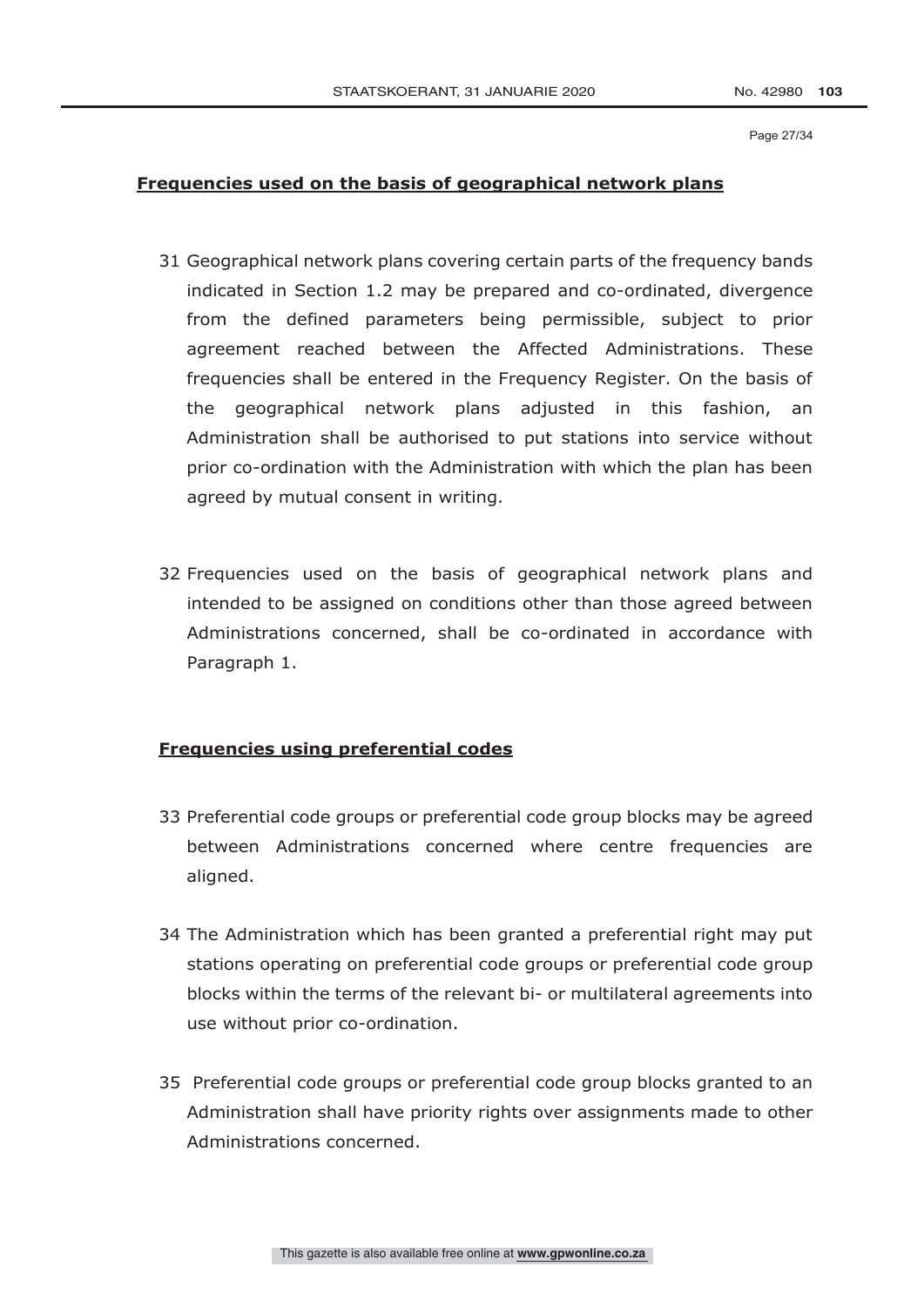- 36 The entry into service of stations using preferential code groups or preferential code group blocks shall be notified to the Administrations affected, including the characteristics as set out in Annex 2A of the Agreement, unless otherwise laid down in bi- or multilateral agreements. These frequencies and their technical characteristics shall be entered with status "P" in the Frequency Register. No response to such notification is required.
- 37 Frequencies using preferential code groups or preferential code group blocks which have to be assigned on conditions other than those agreed in bi-lateral or multilateral agreements mentioned in Section 1.3.6 shall be co-ordinated in accordance with Paragraph 1.
- 38 Following a positive co-ordination procedure in accordance with Paragraph 1, Administrations may bring into use frequencies using another Administration's preferential code groups or preferential code group blocks. These shall have the same rights as frequencies coordinated in accordance with Paragraph 1.
- 39 If the existing radio networks of one Administration cause harmful interference to the stations operated by another Administration on frequencies using preferential code groups or preferential code group blocks, or if, in particular cases, frequency assignments not enjoying preferential code groups rights or preferential code group blocks rights, have to be adjusted, the Administrations concerned shall determine the transition period by mutual consent in writing.

### **Frequencies used on the basis of arrangements between operators**

40 Operators in neighbouring countries are allowed to conclude mutual arrangements on the condition that the Administrations concerned have signed an agreement authorizing such arrangements.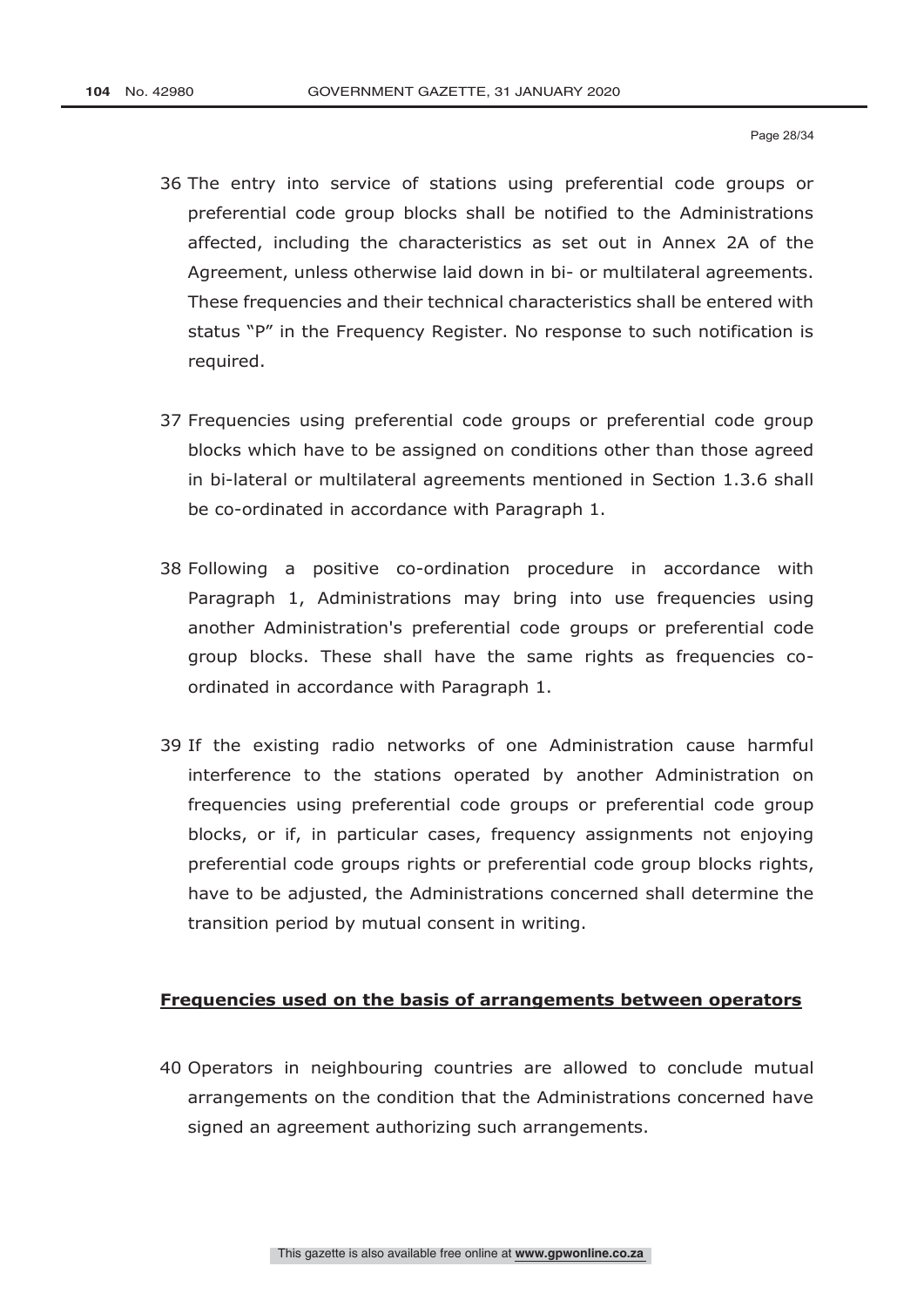- 41 Such arrangements shall be the subject of agreements submitted to the preliminary validation of concerned Administrations.
- 42 Arrangements between operators may deviate from the technical parameters or other conditions laid down in the annexes of this Agreement or in relevant bi-lateral or multilateral agreements between the Administrations concerned.

### **Evaluation of requests for co-ordination**

- 43 In evaluating the requests for co-ordination, the Administration affected shall take into account the following frequencies:
	- a. frequencies entered in the Frequency Register;
	- b. frequencies used on the basis of bi- or multilateral agreements;
	- c. frequencies awaiting an answer to a co-ordination request (in chronological order of requests).
- 44 A request for co-ordination of a transmitting frequency in the Land Mobile Service may only be rejected if the respective station:
- 45 produces an interference field strength exceeding the maximum permissible value as given in Annex 1 of the Agreement at a station entered in the Frequency Register or
	- intends to use a frequency without meeting the conditions agreed upon bi- or multilaterally or
	- produces an interference field strength exceeding the maximum permissible value as given in Annex 1 of the Agreement in the case of a station awaiting an answer to a co-ordination request or
	- does not meet the conditions governing the maximum crossborder ranges of harmful interference as given in Annex 1 of the Agreement.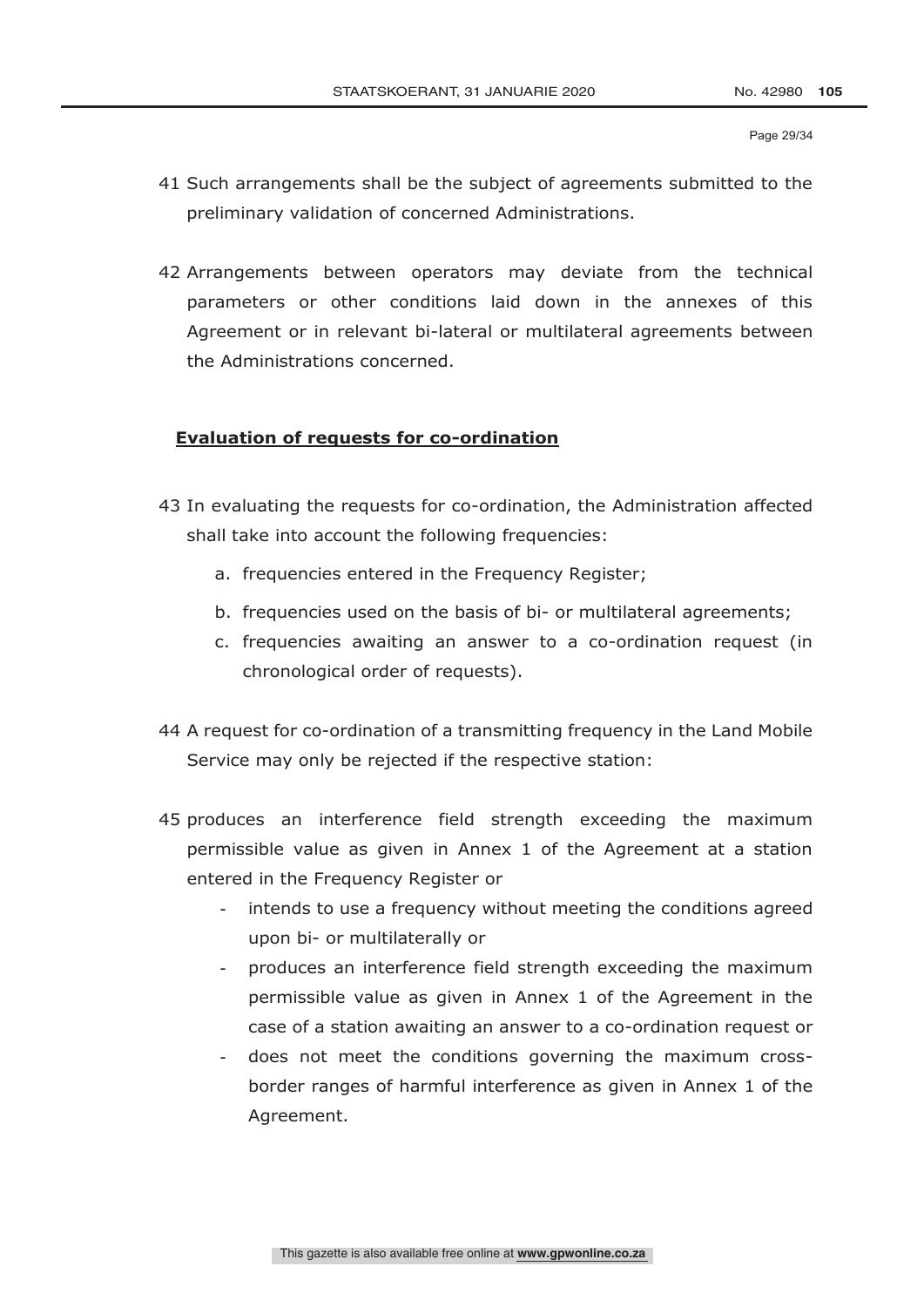Page 30/34

- 46 Within the Land Mobile Service, the request for protection of a receiver may only be rejected if
	- at least one of the co-ordinated transmitters of the Administration affected produces at the respective receiver an interference field strength which is higher than the maximum permissible interference field strength given in Annex 1 of the Agreement or
	- the protection of the receiver would restrict the use of a preferential frequency of the Administration affected under the conditions agreed upon bi-laterally or multilaterally or
	- one of the transmitters awaiting an answer to a co-ordination request of the Administration affected produces at the respective receiver an interference field strength which is higher than the maximum permissible interference field strength given in Annex 1 of the Agreement or
	- the conditions governing the cross-border ranges of harmful interference as given in Annex 1 of the Agreement are not met.
- 47 A request for co-ordination of a transmitter frequency in the Fixed Service may only be rejected if the respective station:
	- produces a threshold degradation exceeding the maximum permissible value given in Annex 9 of the Agreement at a station entered in the Frequency Register or
	- is intended for using a frequency without meeting the conditions agreed upon bi-laterally or multilaterally or
	- produces a threshold degradation exceeding the maximum permissible value given in Annex 9 of the Agreement in the case of a station awaiting an answer to a co-ordination request.

48 Within the Fixed Service, the protection of a receiver may only be rejected if:

- the request for co-ordination for the associated transmitter has been refused,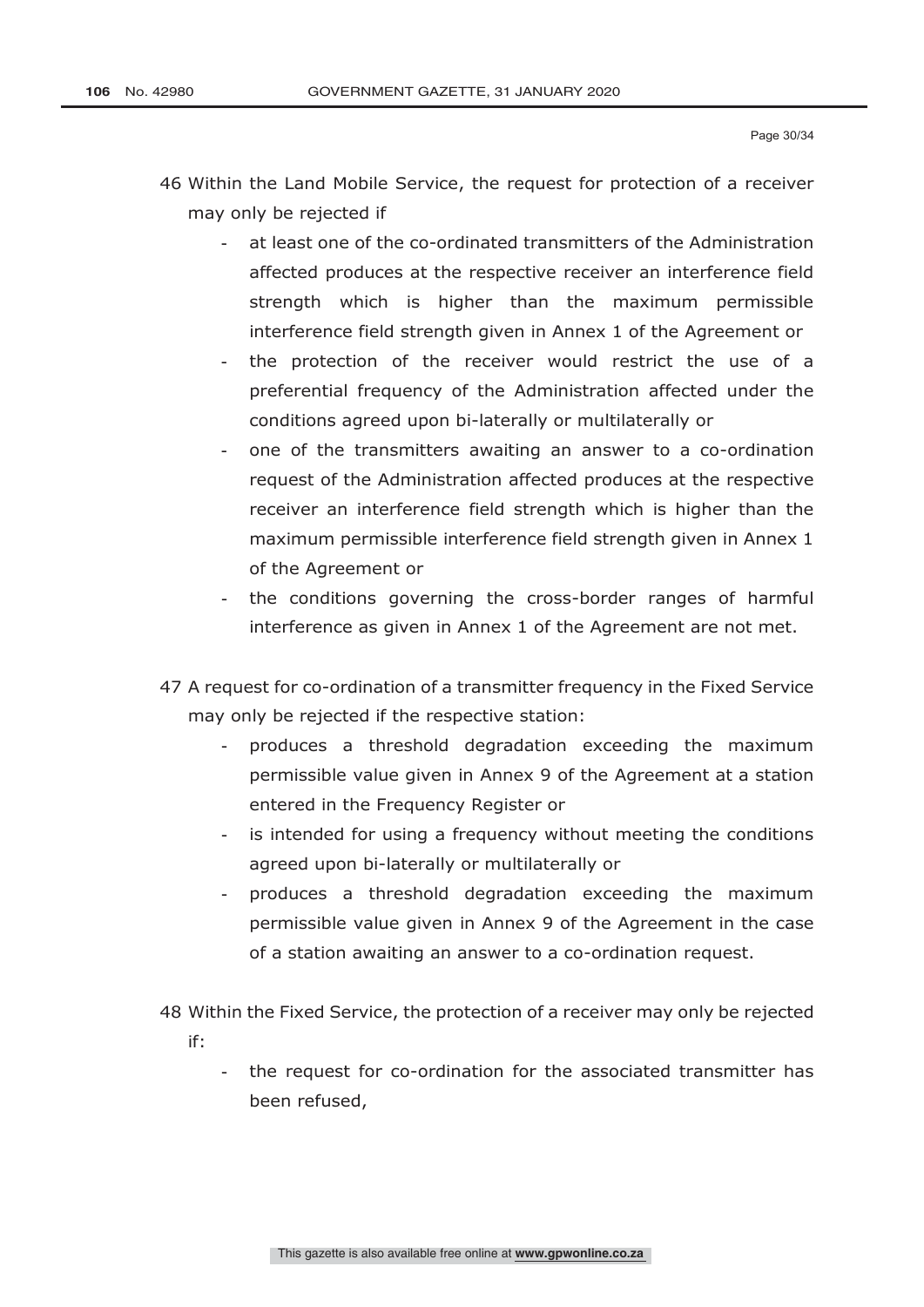Page 31/34

- the protection of the receiver would restrict the use of a preferential frequency of the Administration affected under the conditions agreed upon bi-laterally or multilaterally.
- 49 If protection from interference cannot be guaranteed, a request for coordination must be accepted with "G" (Appendix 9 to Annex 2A and Annex 2B of the Agreement).
- 50 In case a request for co-ordination is rejected or a conditional reply is given to such a request, the reasons shall be given for this, indicating, if appropriate, either the radio station to be protected or the radio station which could cause harmful interference to the planned radio station.
- 51 An Administration making reference to Section 2.4 of the Agreement may only respond to a request for co-ordination by indicating "C" or "G" in accordance with Appendix 9 to Annex 2A and Annex 2B of the Agreement. No reason needs to be given for "G" in accordance with Section 4.7.7; reference to Section 2.4 shall be sufficient.

### **Evaluation in connection with tests**

- 52 In order to make more efficient use of the radio spectrum, to avoid possible harmful interference and facilitate the enhancement of existing networks, the following procedure may be used:
	- If the Affected Administrations arrive at different results in their evaluations of the interference situation, or if the request for coordination currently being processed justifies a trial basis, they shall agree to open the service on a trial basis. Stations falling into the above cases shall be given a temporary status "D" in accordance with Appendix 9 to Annex 2A and Annex 2B of the Agreement, until final status can be accomplished.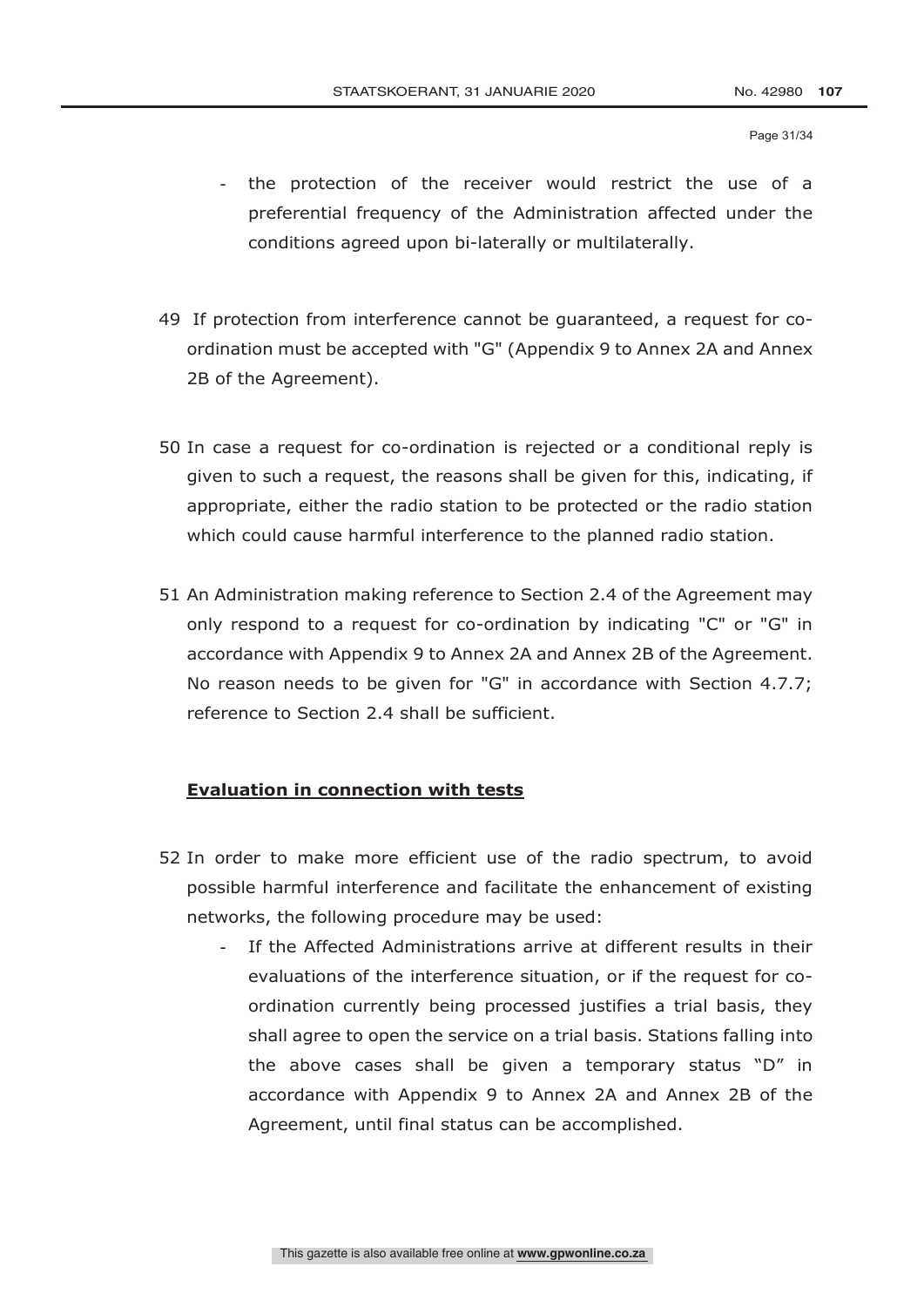- 53 The provisions on measurement procedures are given in Annex 7 of the Agreement.
- 54 On completion of the tests a final decision shall be communicated to the requesting Administration within 30 days, indicating the measured values of the interference field strength.

# **Exchange of Lists**

Each Administration shall prepare an up-to-date Frequency Register in accordance with Section 1.4. The List corresponding to each affected Administration contained in the Frequency Register shall be exchanged bilaterally at least once every six months. The Administrations shall undertake to use the data appearing in the Lists of other Administrations for service purposes only. These Lists may not be communicated to other Administrations or other third parties without the consent of the Administration affected.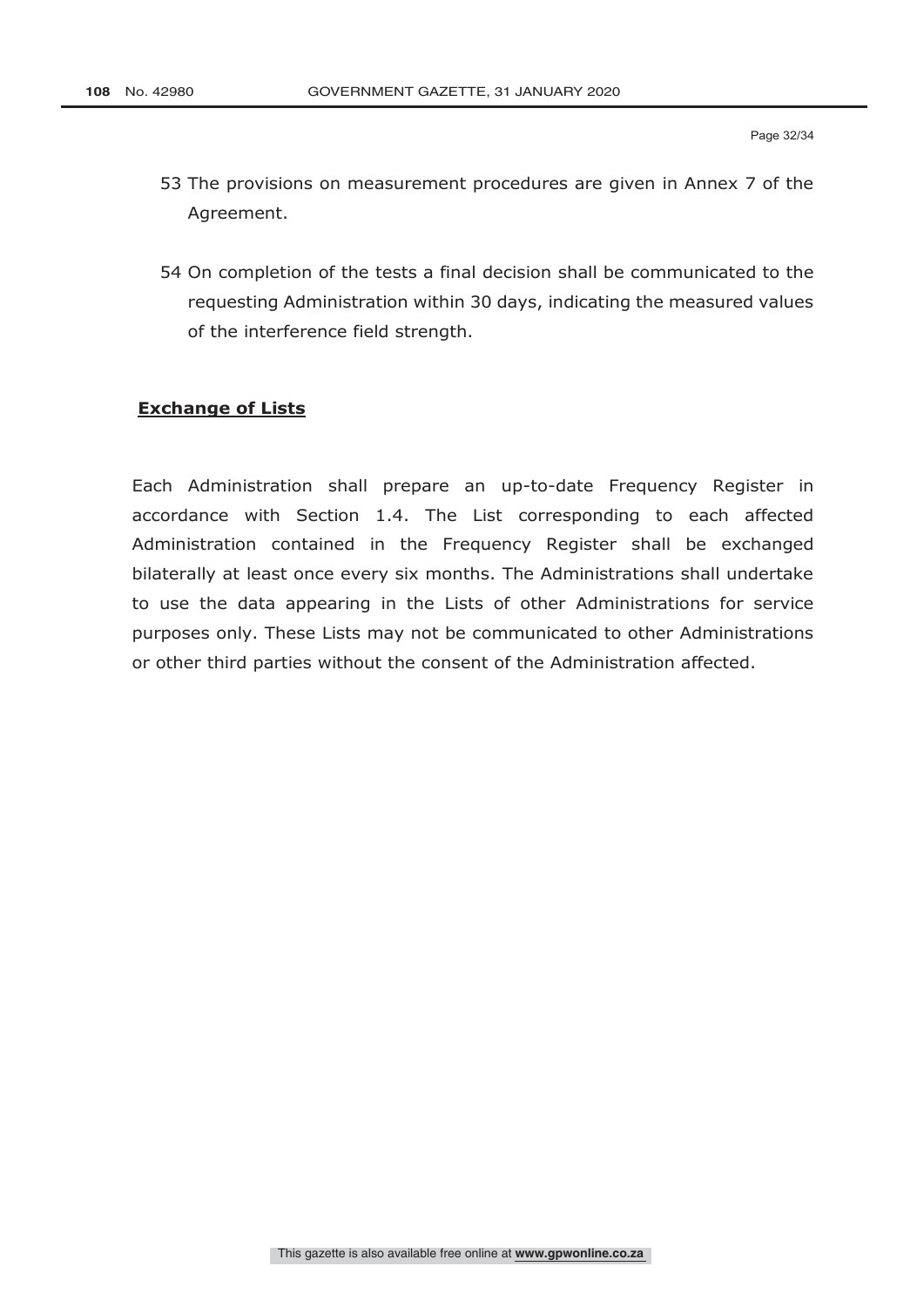Page 33/34

# **Appendix D Interference Resolution Process**

When requesting coordination, the relevant characteristics of the base station and the code or PCI group number should be forwarded to the Affected Administration. All of the following characteristics should be included:

- a) carrier frequency [MHz]
- b) name of transmitter station
- c) country of location of transmitter station
- d) geographical coordinates [latitude, longitude]
- e) effective antenna height [m]
- f) antenna polarisation
- g) antenna azimuth [deg]
- h) antenna gain [dBi]
- i) effective radiated power [dBW]
- j) expected coverage zone or radius [km]
- k) date of entry into service [month, year].
- l) code group number used
- m) antenna tilt [deg]

The Affected Administration shall evaluate the request for coordination and shall within 30 days send the result of the evaluation to the Requesting Administration. If in the course of the coordination procedure the Affected Administration requires additional information, it may request such information.

During the course of the coordination procedure an Administration may request additional information from the other Administration. If no reply is received by the Requesting Administration within 30 days, it may send a reminder to the Affected Administration. Failure to respond within 30 days, following communication of the reminder, shall be deemed as consent and the code co